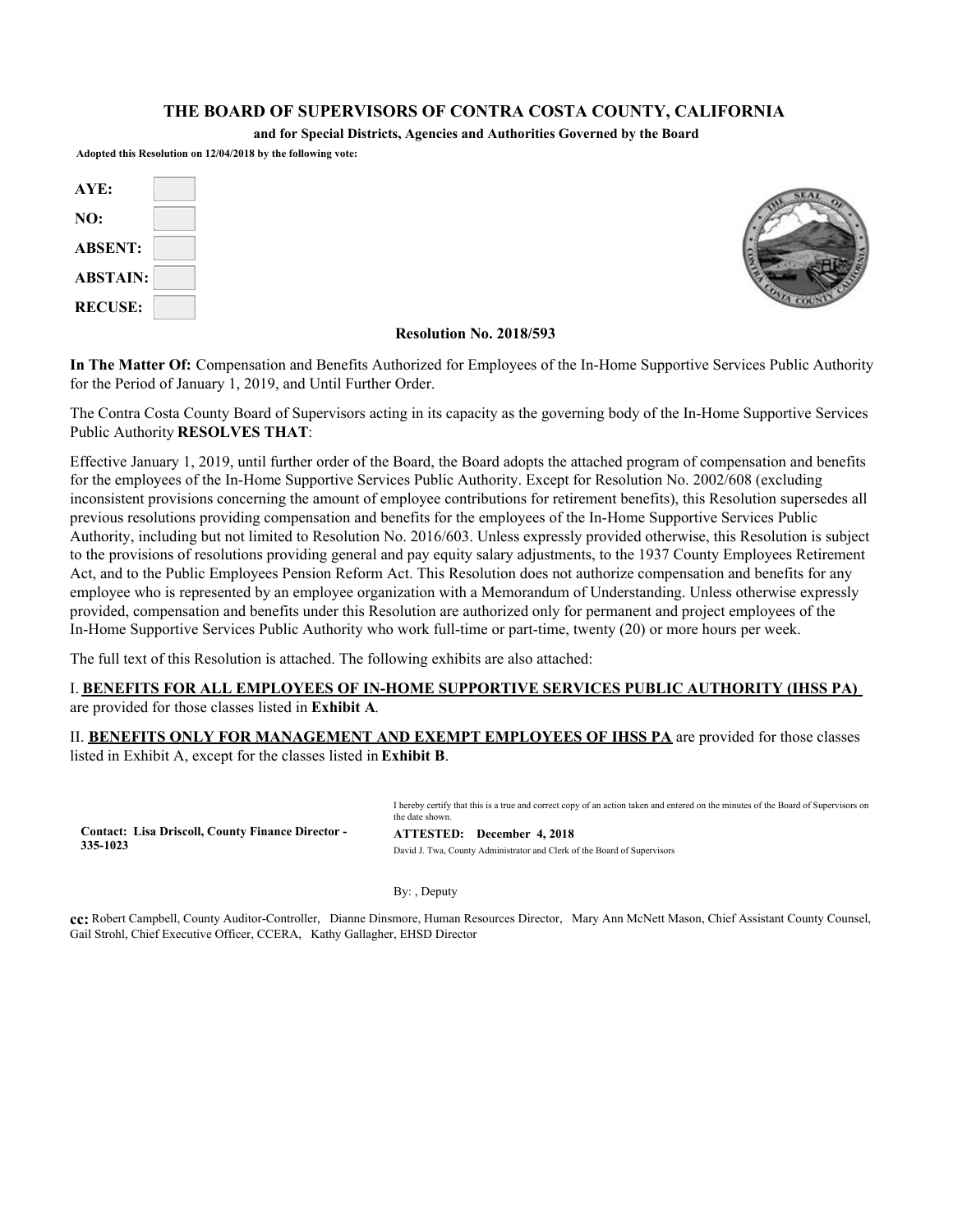To: In-Home Supportive Services Public Authority

From: David Twa, County Administrator

Date: December 4, 2018



Subject: In-Home Supportive Services Public Authority Employee Resolution No. 2018/593, which Supersedes Resolution No. 2016/603

# **RECOMMENDATION(S):**

ADOPT attached Resolution No. 2018/593, which replaces and supersedes Resolution No. 2016/603, regarding compensation and benefits for employees of the In-Home Supportive Services Public Authority (IHSS PA).

# **FISCAL IMPACT:**

The IHSS Public Authority currently has fifteen employees, twelve of which enroll in County health plans. The estimated annual cumulative cost of this action for the twelve employees is \$13,000 for FY 2018/19; \$39,000 for FY 2019/20; \$63,000 for FY 2020/21; and \$84,000 for FY 2021/22. For the 2020 year and beyond, projections are based on current enrollment and an average eight percent medical inflation cost each year. The out-year on-going annual cost is \$94,000.

# **BACKGROUND:**

The IHSS-Public Authority employees' benefits have historically been linked to the resolution providing benefits for unrepresented management and exempt employees of Contra Costa. The Board of Supervisors adopted Resolution No. 2018/563, which provides for enhanced healthcare benefit subsidies for specified active unrepresented management

| <b>APPROVE</b><br>RECOMMENDATION OF CNTY<br><b>ADMINISTRATOR</b>                                                                                                                                                           | <b>OTHER</b><br>RECOMMENDATION OF BOARD<br><b>COMMITTEE</b>                                                                                                                                                                                                        |
|----------------------------------------------------------------------------------------------------------------------------------------------------------------------------------------------------------------------------|--------------------------------------------------------------------------------------------------------------------------------------------------------------------------------------------------------------------------------------------------------------------|
| Action of Board On: 12/04/2018<br>Clerks Notes:<br><b>VOTE OF SUPERVISORS</b>                                                                                                                                              | $\blacktriangleright$ APPROVED AS RECOMMENDED<br><b>OTHER</b>                                                                                                                                                                                                      |
| $AYE$ :<br>John Gioia, District I Supervisor<br>Candace Andersen, District II<br>Supervisor<br>Diane Burgis, District III Supervisor<br>Karen Mitchoff, District IV Supervisor<br>Federal D. Glover, District V Supervisor | I hereby certify that this is a true and correct copy of an action taken and entered on<br>the minutes of the Board of Supervisors on the date shown.<br>ATTESTED: December 4, 2018<br>David J. Twa, County Administrator and Clerk of the Board of<br>Supervisors |
| Contact: Lisa Driscoll, County<br>Finance Director - 335-1023                                                                                                                                                              | By: June McHuen, Deputy                                                                                                                                                                                                                                            |

**cc:** Robert Campbell, County Auditor-Controller, Dianne Dinsmore, Human Resources Director, Mary Ann McNett Mason, Chief Assistant County Counsel, Gail Strohl, Chief Executive Officer, CCERA, Kathy Gallagher, EHSD Director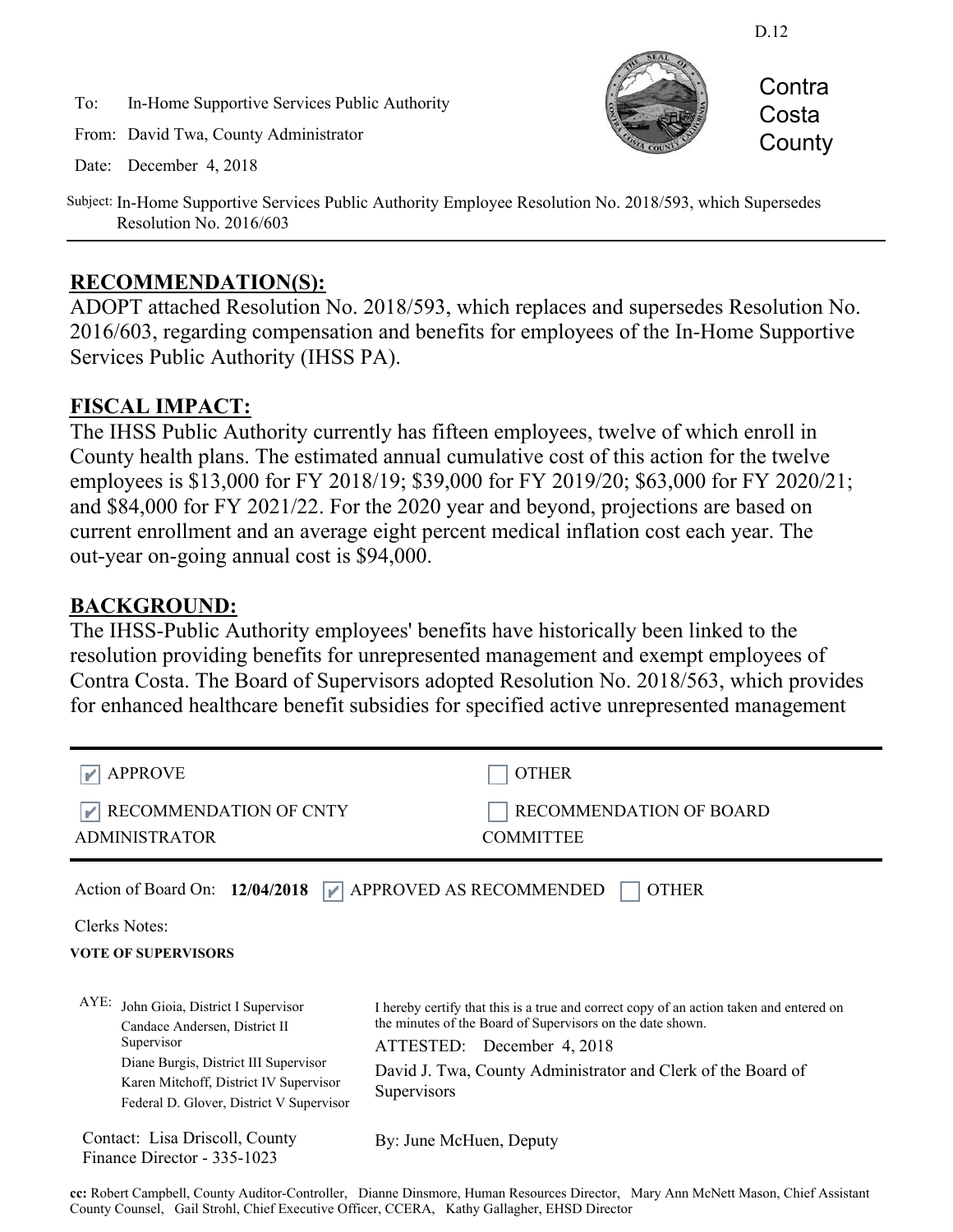employees on December 4, 2018. This Resolution, No. 2018/593, provides for the same benefits for IHSS/PA employees.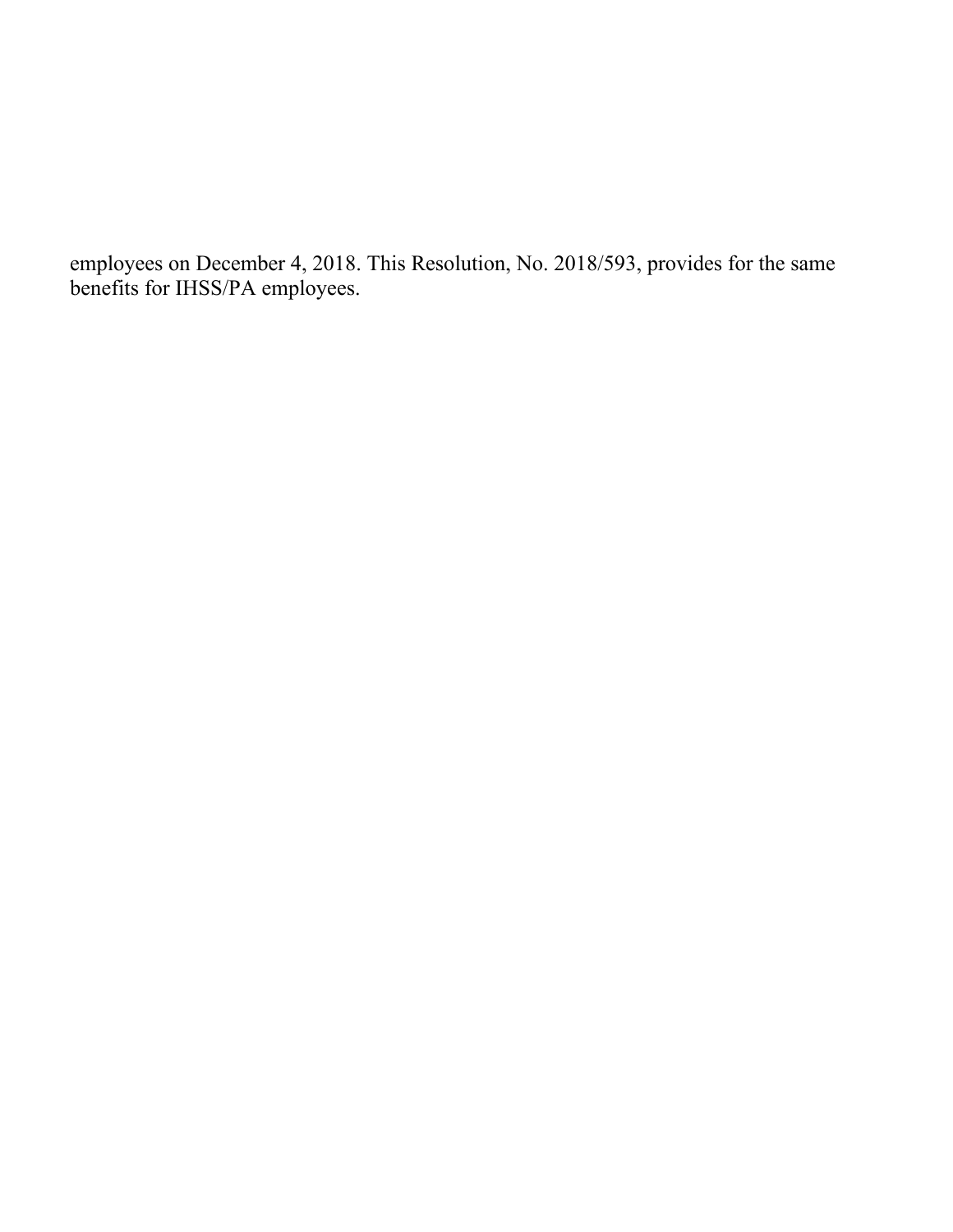# BACKGROUND: (CONT'D)

 $\rightarrow$ 

The Resolution is modified in the following ways:

- 1. Section 2.10 Health Plan Coverages has been amended to update the lists of providers and health plans and address the availability of any replacement plans selected by the County and the Joint Labor Management Benefits Committee.
- 2. Section 2.17 Medical Plan Cost Sharing for Active Employees on and after January 1, 2019was amended to provide that for 2019 plan year, at least all premium increases for active employees will be paid by the County. In 2020, the County will move to a percentage-based cost sharing approach for these medical premium subsidies. The County will pay up to 75% of the medical plan premium (by tier) for the second lowest priced non-deductible HMO plan, for all medical plans for the Employee only and Employee  $+1$  dependent tiers. This same formula will apply for the employee  $+2$  or more dependents tier, except that the County's subsidy percentage will be up to 76.5%. In 2021, the County will pay up to 78.5 % of the medical plan premium (by tier) for the second lowest priced non-deductible HMO plan, for all medical plans and for all tiers, except as specified. Beginning in 2022 and thereafter, the County will pay up to 80% of the medical plan premium (by tier) for the second lowest priced non-deductible HMO plan, for all medical plans and for all tiers, except as specified.
- 3. Section 2.12 Retirement Coverage, subsection (a) (4) has been added to specify when employees who were eligible for County retiree health/dental plan monthly premium subsidies immediately prior to entering an unrepresented classification may retain eligibility for such subsidies.
- 4. Section 2.14, Health Plan Coverages and Provisions, subsection (a) was revised to state which employees are eligible for health coverage under Section 2 Health, Dental, and Related Benefits. Section 2.14, subsection (e) was amended to provide for annual County contributions to a Health Savings Account for active employees enrolled in a specified high deductible health plan and who have an HSA.
- 5. Section 2.15 Family Member Eligibility Criteria, subsection (b) "Dental Insurance" was amended to update the eligibility requirements for dependent dental insurance.
- 6. Section 11 Special Benefit for Permanent Employees Hired on and after January 1, 2009, subsection (A) was modified to state which employees are eligible for the benefit.
- 7. Non-substantive modifications to names of County benefits, departments, job titles, and classification codes, to grammar, and/or updates to marital terminology were made to sections 2.12, subsections (b) (4), (c); 2.13, subsection (a); 2.16, subsection (b); section 5; and section 10.

# CONSEQUENCE OF NEGATIVE ACTION:

If the action is not approved, eligible, active unrepresented employees will not have access to enhanced healthcare benefit subsidies.

# ATTACHMENTS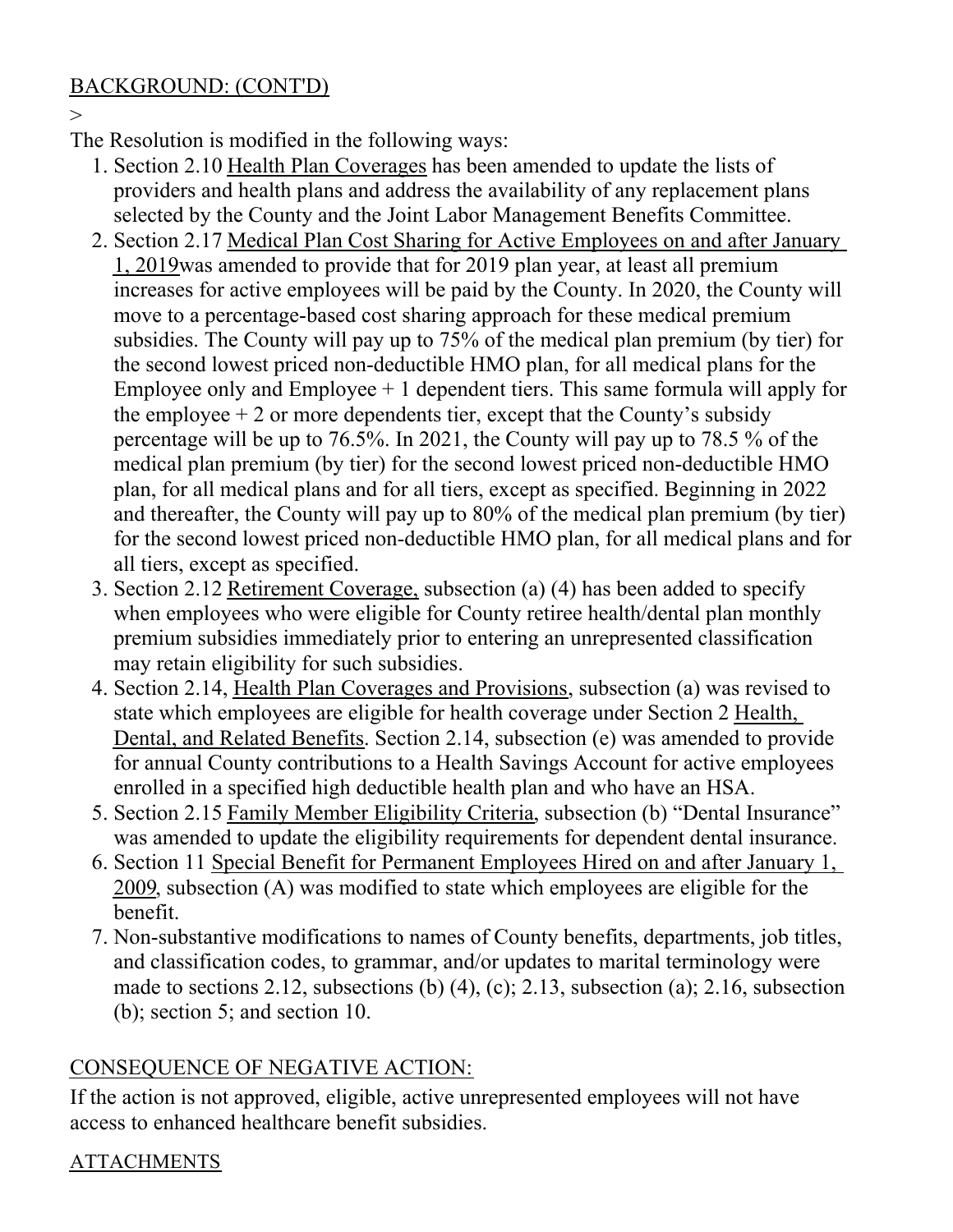Resolution No. 2018/593 Body of IHSS PA Resolution No. 2018/593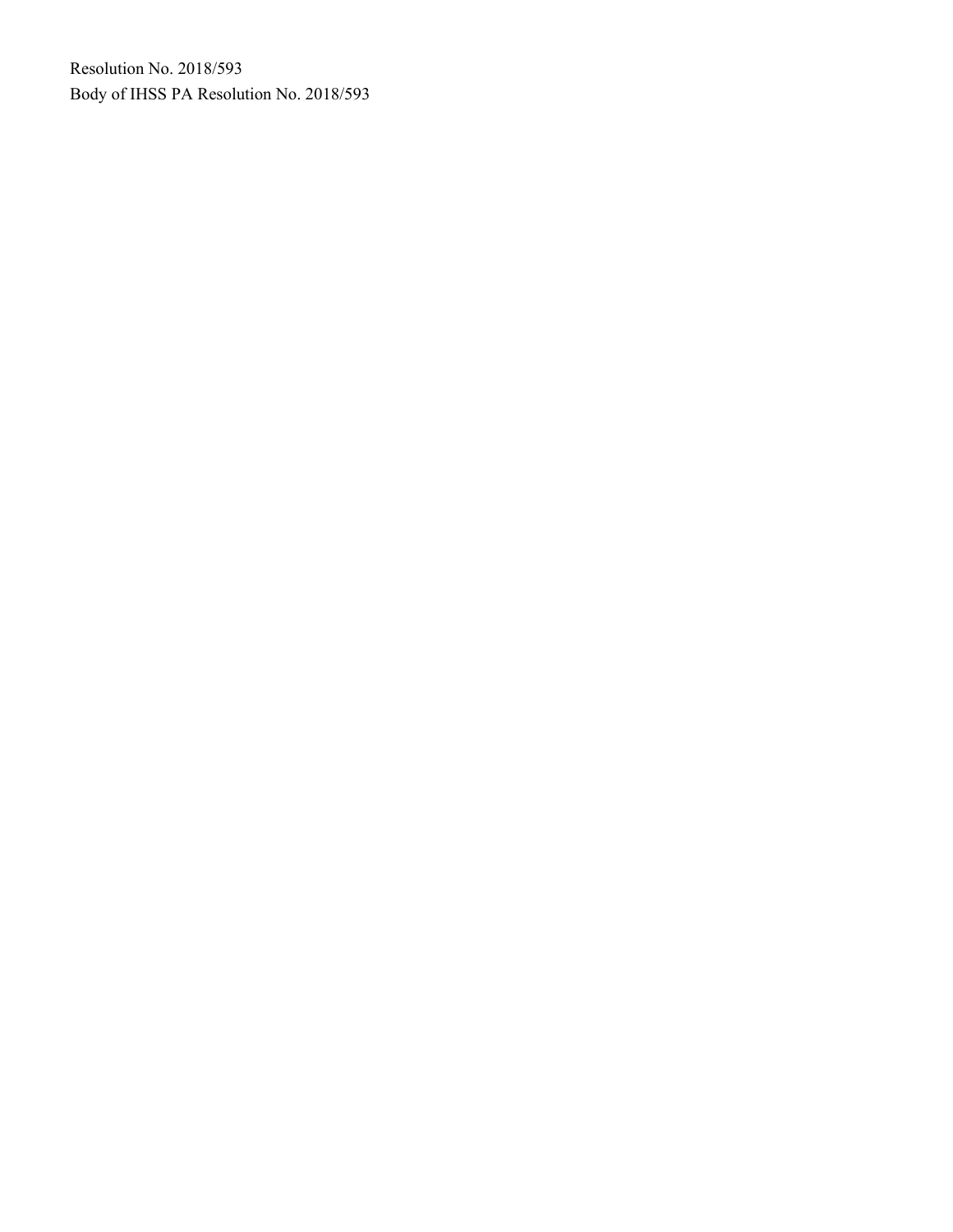# **TABLE OF CONTENTS**

**Resolution No. 2018/593**

# **I. Benefits for All Employees of In-Home Supportive Services Public Authority (IHSS PA)**

- 1. Leaves With and Without Pay
	- 1.10 Holidays
	- 1.11 Definitions
	- 1.12 Holidays Observed
	- 1.13 Holidays 9/80 Work Schedules
	- 1.14 Holidays Part-Time Employees
	- 1.15 Personal Holiday Credit
	- 1.16 Vacation
	- 1.17 Sick Leave
	- 1.18 Part-Time Employees
	- 1.19 Leave Without Pay Use of Accruals
- 2. Health, Dental, and Related Benefits
	- 2.10 Health Plan Coverages
	- 2.11 Monthly Premium Subsidy
	- 2.12 Retirement Coverage
	- 2.13 Layoff and Other Loss of Coverage
	- 2.14 Health Plan Coverages and Provisions
	- 2.15 Family Member Eligibility Criteria
	- 2.16 Dual Coverage
	- 2.17 Medical Plan Cost-Sharing for Active Employees On and After January 1, 2019
	- 2.18 Life Insurance Benefit Under Health and Dental Plans
	- 2.19 Supplemental Life Insurance
	- 2.20 Health Care Spending Account
	- 2.21 PERS Long-Term Care
	- 2.22 Dependent Care Assistance Program
	- 2.23 Premium Conversion Plan
	- 2.24 Voluntary Vision Plan
	- 2.25 Prevailing Section
	- 2.26 Health Benefit Access for Employees Not Otherwise Covered
- 3. Mileage Reimbursement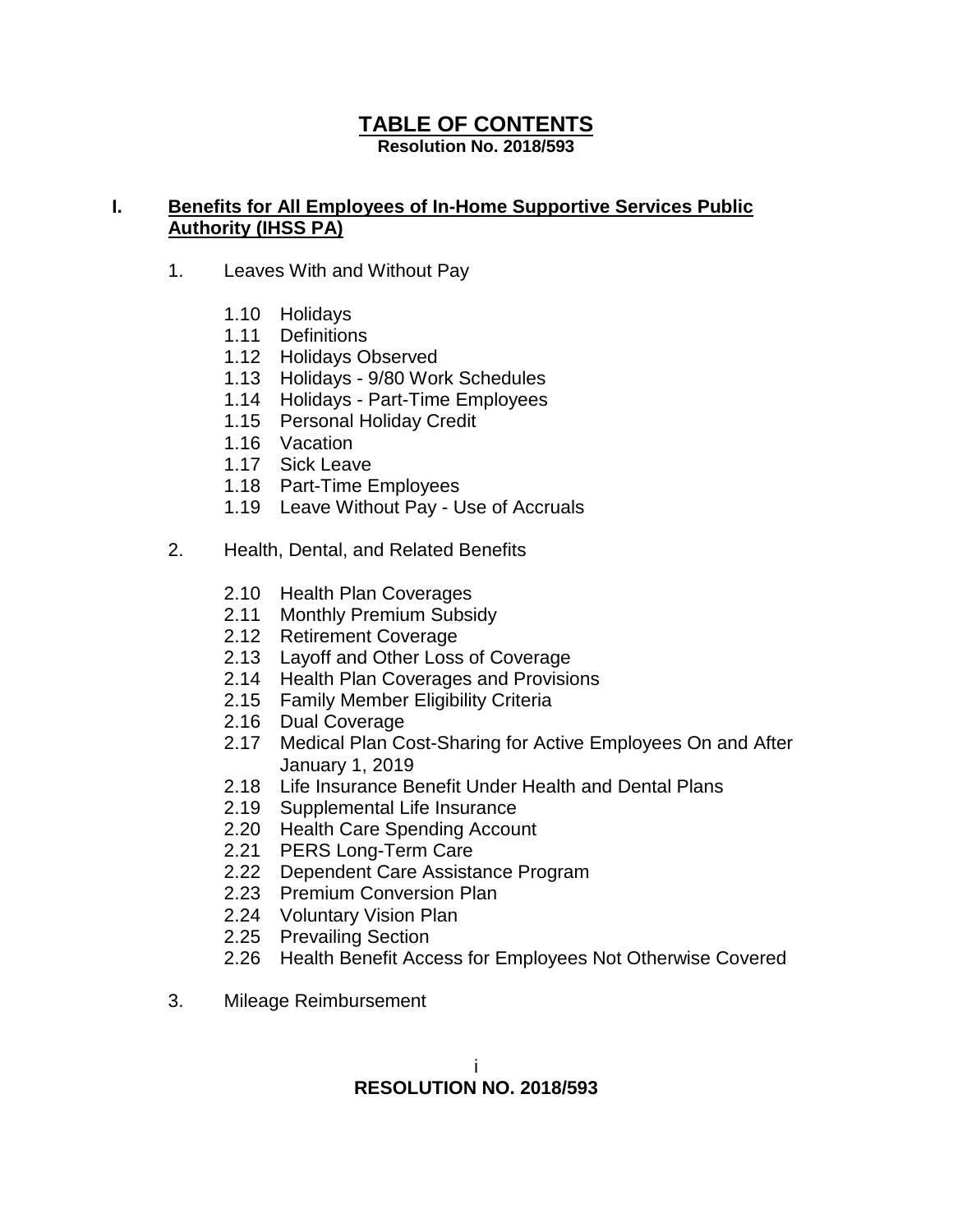- 4. Retirement Contributions
	- 4.10 No IHSS PA Subvention
	- 4.11 414H2 Participation
- 5. PEPRA Retirement Plan
- 6. Training
	- 6.10 Career Development Training Reimbursement
	- 6.11 Management Development Policy
- 7. Bilingual Pay Differential
- 8. Higher Pay for Work in a Higher Classification
- 9. Other Terms and Conditions of Employment
	- 9.10 Length of Service Credits
	- 9.11 Administrative Provisions
- 10. Computer Vision Care (CVC) Users Eye Examination
- 11. Special Benefit for Permanent Employees Hired on and after January 1, 2009

# **II. Benefits Only for Management and Exempt Employees of IHSS PA**

- 12. Overtime Provisions
	- 12.10 No Overtime Pay, Holiday Pay, or Comp Time
	- 12.11 Overtime Exempt Exclusion List
	- 12.12 Overtime Pay
- 13. Management Longevity Pay

13.10 Ten Years of Service 13.11 Fifteen Years of Service

14. Deferred Compensation Incentive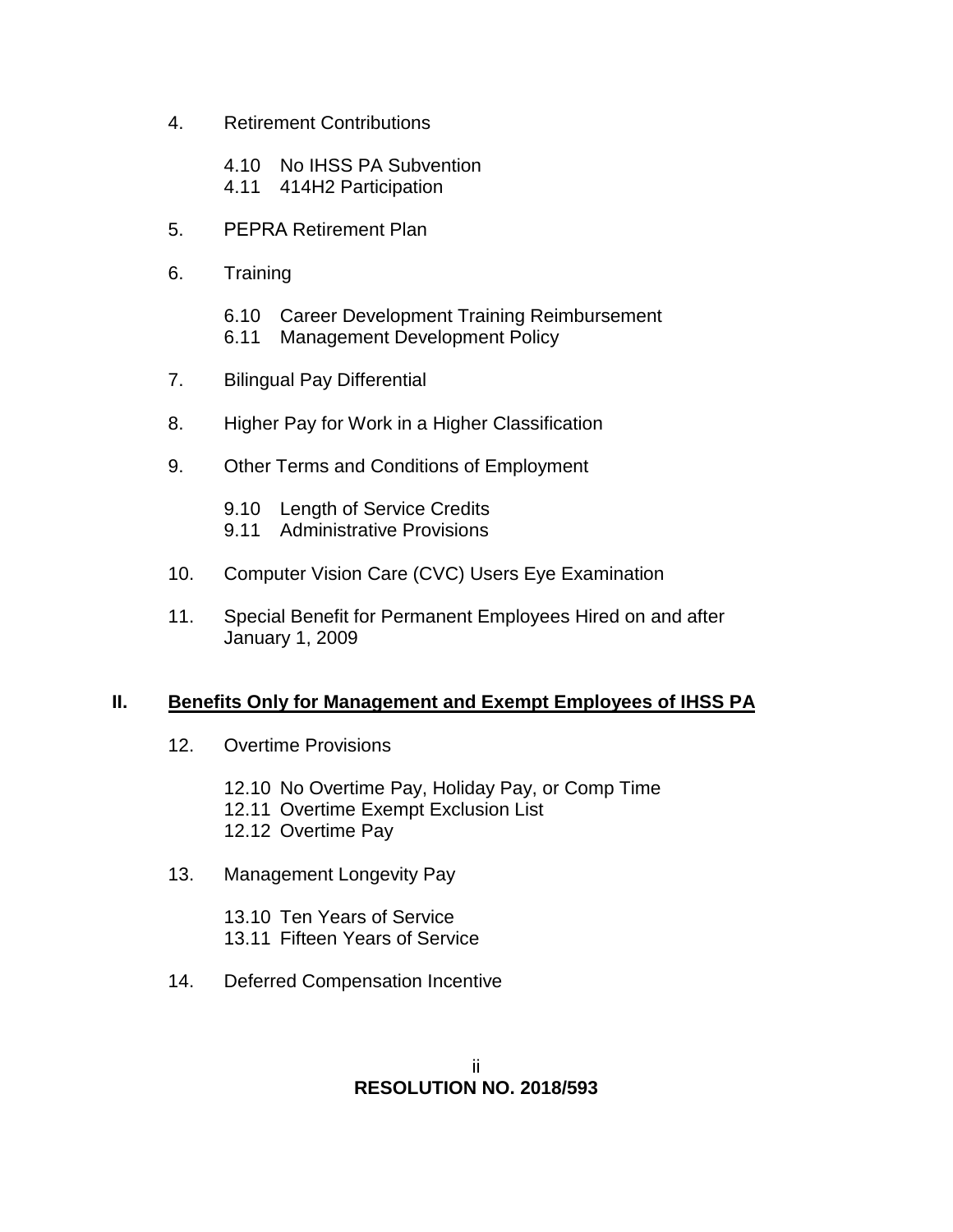- 15. Annual Management Administrative Leave
- 16. Management Life Insurance
- 17. Professional Development Reimbursement
- 18. Sick Leave Incentive Plan
- 19. Long-Term Disability Insurance

# **III. Special Benefits for Designated Classifications**

20. Longevity Pay for Clerical Support Staff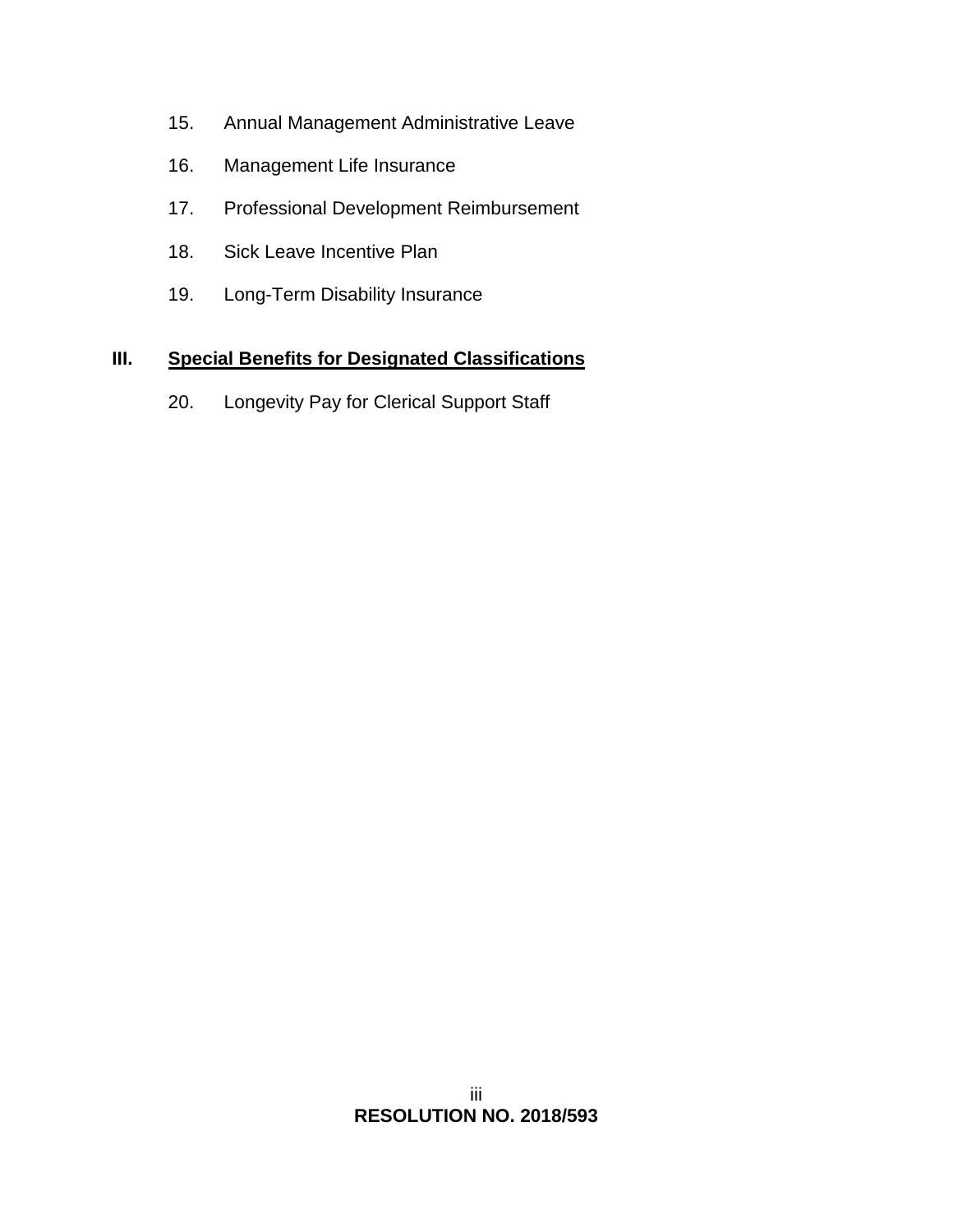## **I. BENEFITS FOR ALL EMPLOYEES OF IN-HOME SUPPORTIVE SERVICES PUBLIC AUTHORITY (IHSS PA)**

## **1. Leaves With and Without Pay**

1.10 Holidays: The County will observe the following holidays during the term covered by this Resolution:

| New Year's Day             | Labor Day               |
|----------------------------|-------------------------|
| Martin Luther King Jr. Day | Veterans' Day           |
| Presidents' Day            | <b>Thanksgiving Day</b> |
| <b>Memorial Day</b>        | Day after Thanksgiving  |
| Independence Day           | Christmas Day           |

Such other days as the Board of Supervisors may designate by Resolution as holidays.

Any holiday observed by the County that falls on a Saturday is observed on the preceding Friday and any holiday that falls on a Sunday is observed on the following Monday.

### 1.11 Definitions:

Regular Work Schedule: The regular work schedule is eight (8) hours per day, Monday through Friday, inclusive, for a total of forty (40) hours per week.

9/80 Work Schedule: A 9/80 work schedule is where an employee works a recurring schedule of thirty six (36) hours in one calendar week and forty four (44) hours in the next calendar week, but only forty (40) hours in the designated workweek. In the thirty six hour (36) calendar week, the employee works four (4) nine (9) hour days and has the same day of the week off that is worked for eight (8) hours in the forty four (44) hour calendar week. In the forty four (44) hour calendar week, the employee works four (4) nine (9) hour days and one eight (8) hour day.

Workweek for Employees on Regular, Flexible, Alternate, and 4/10 Schedules: For employees on regular, flexible, alternate, and 4/10 schedules, the workweek begins at 12:01 a.m. on Monday and ends at 12 midnight on Sunday.

Workweek for Employees on a 9/80 Schedule: The 9/80 workweek begins on the same day of the week as the employee's eight (8) hour work day and regularly scheduled 9/80 day off. The start time of the workweek is four (4) hours and one (1) minute after the start time of the eight (8) hour work day. The end time of the workweek is four (4) hours after the start time of the eight (8) hour work day. The result is a workweek that is a fixed and regularly recurring period of seven (7) consecutive twenty four (24) hour periods (168 hours).

1 of 20 1.12 Holidays Observed: Employees are entitled to observe a holiday (day off work),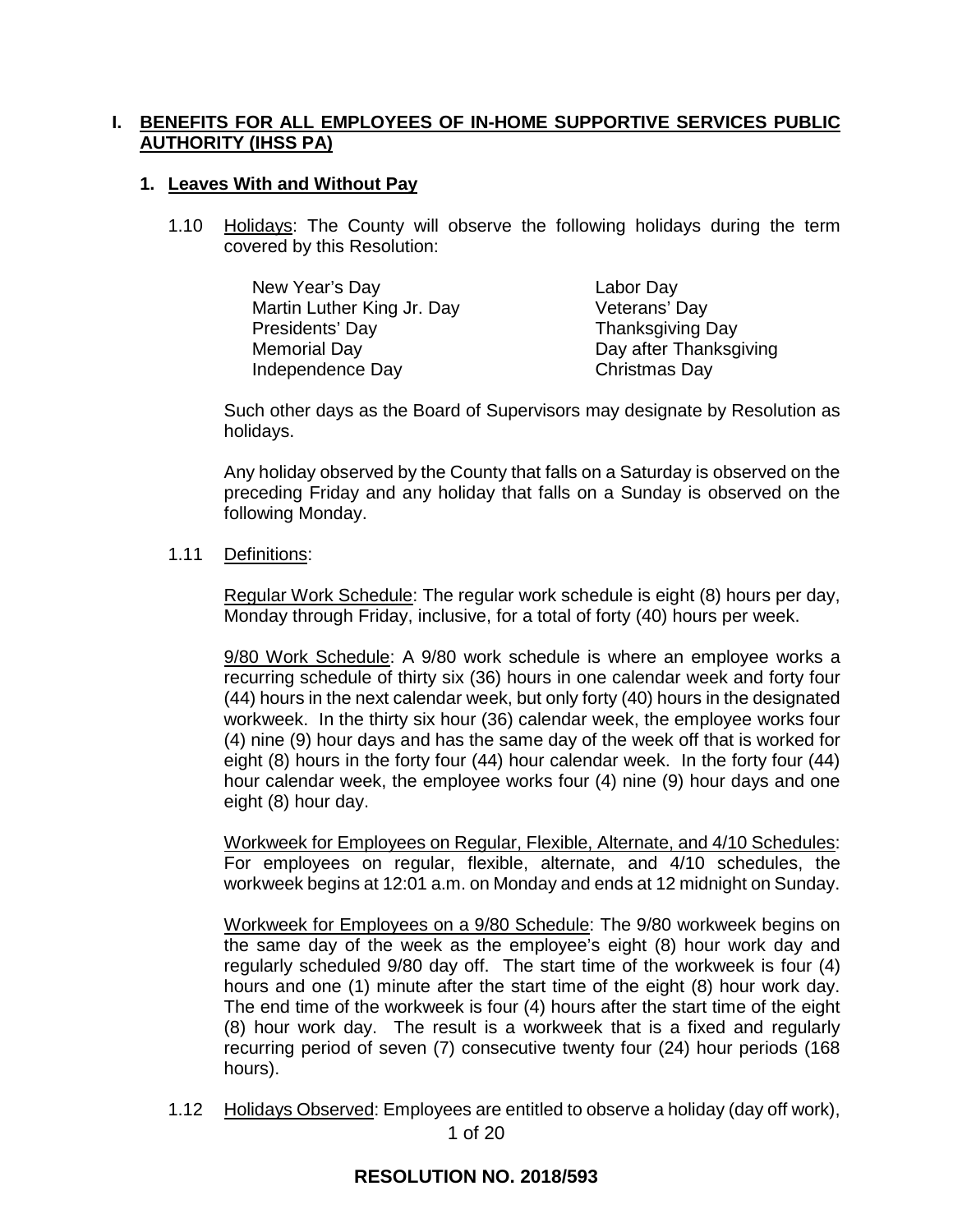without a reduction in pay, whenever a holiday is observed by the County.

- 1.13 Holidays 9/80 Work Schedules: When a holiday falls on the regularly scheduled day off of any employee who is on a 9/80 work schedule, the employee is entitled to take the day off, without a reduction in pay, in recognition of the holiday. These employees are entitled to request another day off in recognition of their regularly scheduled day off. The requested day off must be within the same month and workweek as the holiday and it must be pre-approved by the employee's supervisor. If the day off is not approved by the supervisor, it is lost. If the approved day off is a nine (9) hour workday, the employee must use one (1) hour of non-sick-leave accruals. If the approved day off is a ten (10) hour workday, the employee must use two (2) hours of non-sick-leave accruals. If the employee does not have any non-sick-leave accrual balances, leave without pay (AWOP) will be authorized.
- 1.14 Holidays Part-Time Employees: Permanent, part-time employees are entitled to observe a holiday (day off work) in the same ratio as the number of hours in the part time employee's weekly schedule bears to forty (40) hours.
- 1.15 Personal Holiday Credit: Employees are entitled to accrue two (2) hours of personal holiday credit each month. This time is prorated for part time employees. No employee may accrue more than forty (40) hours of personal holiday credit. On separation from employment, employees are paid for any unused personal holiday credit hours at the employee's then current rate of pay, up to a maximum of forty (40) hours.
- 1.16 Vacation: Employees are entitled to accrue paid vacation credit not to exceed the maximum cumulative hours as follows:

| Length of Service   | Monthly<br>Accrual<br>Hours | Maximum<br>Cumulative<br>Hours |
|---------------------|-----------------------------|--------------------------------|
| Under 11 years      | 10                          | 240                            |
| 11 years            | $10 - 2/3$                  | 256                            |
| 12 years            | $11 - 1/3$                  | 272                            |
| 13 years            | 12                          | 288                            |
| 14 years            | $12 - 2/3$                  | 304                            |
| 15 through 19 years | $13 - 1/3$                  | 320                            |
| 20 through 24 years | $16 - 2/3$                  | 400                            |
| 25 through 29 years | 20                          | 480                            |
| 30 years and up     | $23 - 1/3$                  | 560                            |

Each employee is eligible to accrue increased vacation hours on the first day of the month following the employee's Service Award Date.

2 of 20 An employee's Service Award Date is the first day of his/her temporary,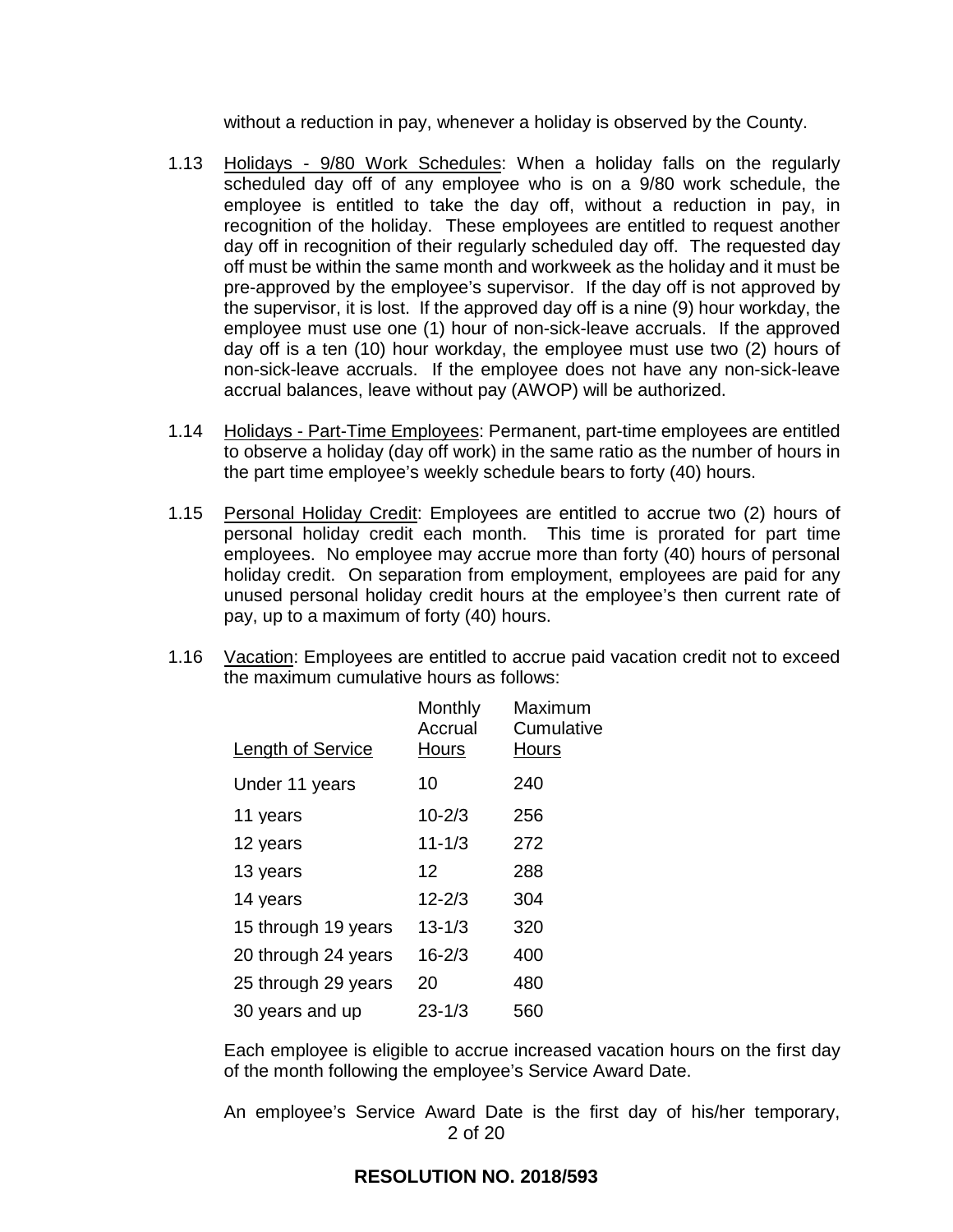provisional, or permanent appointment to a position in the County. If an employee is first appointed to a temporary or provisional position and then later appointed to a permanent position, the Service Award Date for that employee is the date of the first day of the temporary or provisional appointment.

1.17 Sick Leave: The accrual and cancellation of sick leave credits is governed by Section 9.3 of the Contra Costa County Salary Regulations. The use of sick leave is governed by the IHSS PA Personnel Rules and the policies of the Executive Director.

Credits to and charges against sick leave are to be made in increments of no less than one-tenth of an hour (6 minutes).

- 1.18 Part-Time Employees: Part-time employees are entitled to accrue paid vacation and sick leave on a pro-rata basis.
- 1.19 Leave Without Pay Use of Accruals: The provisions of Section 1006.6 of the Contra Costa County Personnel Management Regulations, as amended, relating to the use of accruals while on leave without pay, apply to all employees covered by this Resolution.

#### **2. Health, Dental, and Related Benefits**

- 2.10 Health Plan Coverages: The IHSS PA will provide the medical and dental coverage for IHSS PA employees and for their eligible family members, expressed in one of the Medical Plan contracts and one of the Dental Plan contracts between the County and the following providers:
	- a. Contra Costa Health Plans (CCHP)
	- b. Kaiser Permanente Health Plan
	- c. Health Net
	- d. Delta Dental

Medical Plans:

All employees will have access to the following medical plans:

- 1. CCHP Plan A & Plan B
- 2. Kaiser Permanente Plan A & Plan B
- 3. Health Net HMO Plan A & Plan B
- 4. Health Net PPO Plan A
- 5. Kaiser High Deductible Health Plan

In the event that one of the medical plans listed above meets the criteria for a high cost employer-sponsored health plan that may be subject to an excise penalty (a.k.a. Cadillac Tax) under the federal Patient Protection and Affordable Care Act ("ACA") (42 U.S.C. § 18081), such plan(s) will be eliminated for all employees. In the event that the Joint Labor Management Benefits Committee (JLMBC) and the County agree to replace any of the providers or plans listed above with an alternate provider or plan, the replacement plan will be available for the employees on the same date that the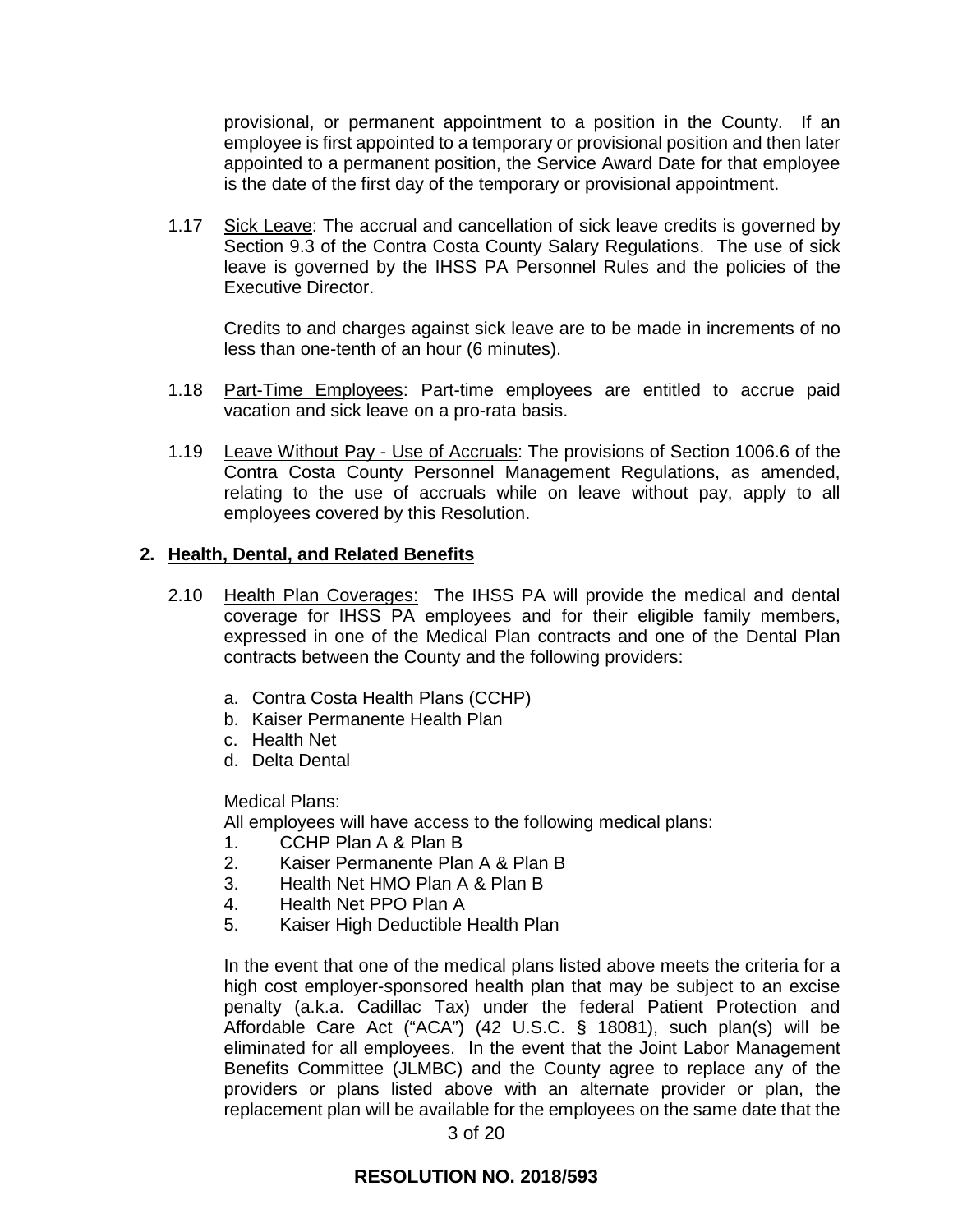replacement plan is available for members of the JLMBC.

- 2.11 Monthly Premium Subsidy:
	- a. The IHSS PA's monthly premium subsidy in effect on January 1, 2015, for each medical and/or dental plan, is a set dollar amount and is not a percentage of the premium charged by the plan. The IHSS PA will pay the following monthly premium subsidy:

| <b>Health &amp; Dental Plans</b>          | <b>Employee</b> | <b>Employee</b><br>+1 | Employee +2 or    |
|-------------------------------------------|-----------------|-----------------------|-------------------|
|                                           |                 | <b>Dependent</b>      | <b>More</b>       |
|                                           |                 |                       | <b>Dependents</b> |
| Contra Costa Health Plans (CCHP), Plan A  | \$509.92        | \$1,214.90            | \$1,214.90        |
| Contra Costa Health Plans (CCHP), Plan B  | \$528.50        | \$1,255.79            | \$1,255.79        |
| Kaiser Permanente Health Plans            | \$478.91        | \$1,115.84            | \$1,115.84        |
| <b>Health Net HMO Plans</b>               | \$627.79        | \$1,540.02            | \$1,540.02        |
| <b>Health Net PPO Plans</b>               | \$604.60        | \$1,436.25            | \$1,436.25        |
| Kaiser High Deductible Health Plan        | \$478.91        | \$1,115.84            | \$1,115.84        |
| Delta Dental with CCHP A or B             | \$41.17         | \$93.00               | \$93.00           |
| Delta Dental with Kaiser or Health Net    | \$34.02         | \$76.77               | \$76.77           |
| Delta Dental without a Health Plan        | \$43.35         | \$97.81               | \$97.81           |
| DeltaCare (PMI) with CCHP A or B          | \$25.41         | \$54.91               | \$54.91           |
| DeltaCare (PMI) with Kaiser or Health Net | \$21.31         | \$46.05               | \$46.05           |
| DeltaCare (PMI) without a Health Plan     | \$27.31         | \$59.03               | \$59.03           |

- b. If the County contracts with a medical or dental plan that is not listed above, the IHSS PA will determine the monthly dollar premium subsidy that it will pay to that health plan for employees and their eligible family members.
- c. In the event that the IHSS PA premium subsidy amounts are greater than one hundred percent (100%) of the applicable premium of any health or dental plan, for any plan year, the IHSS PA's contribution will not exceed one hundred percent (100%) of the applicable plan premium.

### 2.12 Retirement Coverage:

# a. Upon Retirement:

1. Upon retirement and for the term of this resolution, eligible employees and their eligible family members may remain in their County health/dental plan, but without IHSS PA-paid life insurance coverage, if immediately before their proposed retirement the employees and dependents are either active subscribers to one of the County contracted health/dental plans or if while on authorized leave of absence without pay, they have retained continuous coverage during the leave period. The IHSS PA will pay the health/dental plan monthly premium subsidies set forth in Section 2.11(a) for eligible retirees and their eligible family members.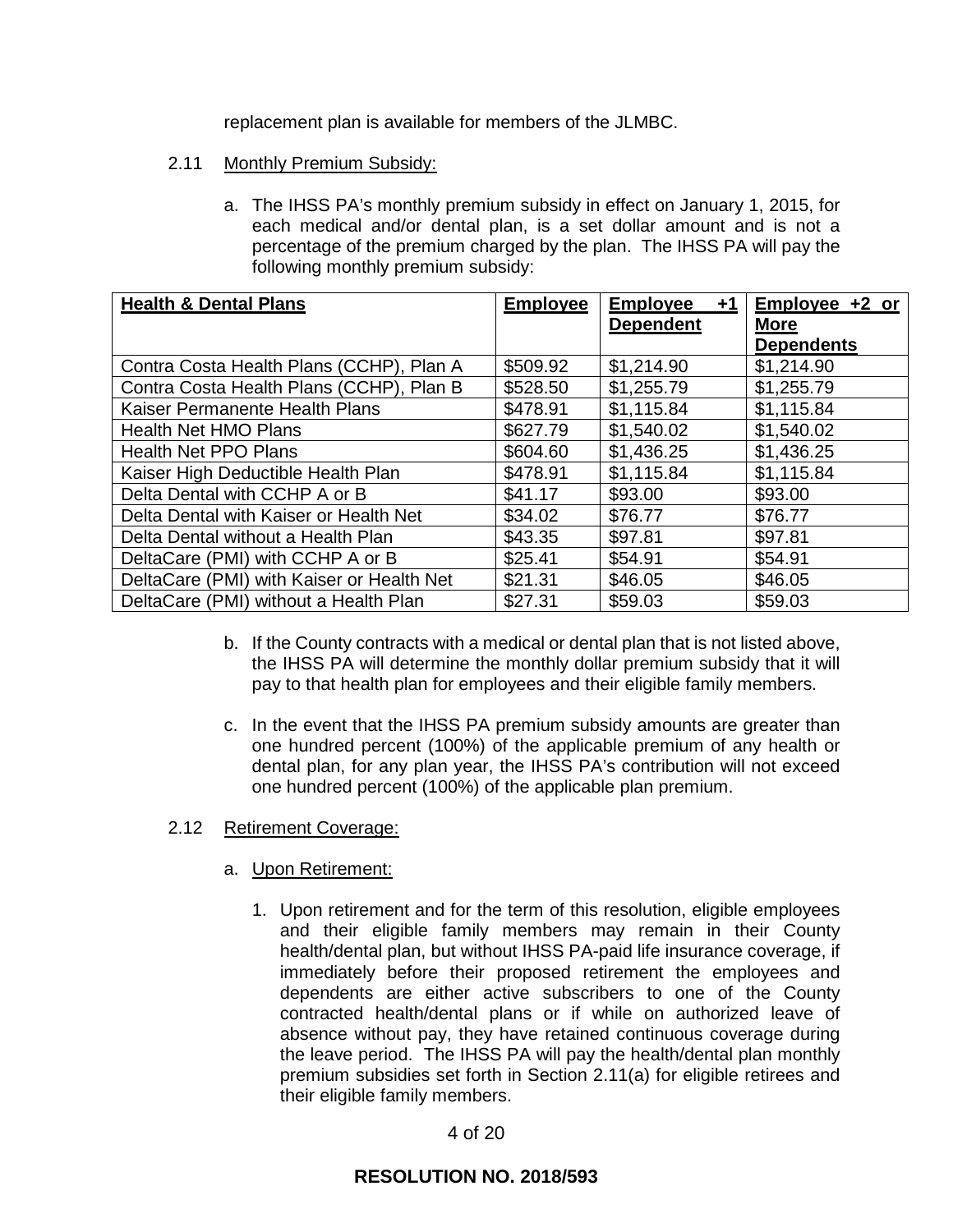- 2. Any person who becomes age 65 on or after January 1, 2009 and who is eligible for Medicare must immediately enroll in Medicare Parts A and B.
- 3. For employees hired on or after January 1, 2009 and their eligible family members, no monthly premium subsidy will be paid by the IHSS PA for any health or dental plan after they separate from IHSS PA employment. However, any such eligible employee who retires under the Contra Costa County Employees' Retirement Association ("CCCERA") may retain continuous coverage of a county health and/or dental plan provided that (I) he or she begins to receive a monthly retirement allowance from CCCERA within 120 days of separation from IHSS PA employment and (ii) he or she pays the full premium cost under the health and/or dental plan without any IHSS PA premium subsidy.
- 4. If an employee was eligible for a retiree health/dental plan monthly premium subsidy from the County immediately prior to entering into an unrepresented classification (no break in service), the employee will be deemed covered by section 2.12 subsection (a) (1), above.
- b. Employees Who File For Deferred Retirement: Employees, who resign and file for a deferred retirement and their eligible family members, may continue in their County group health and/or dental plan under the following conditions and limitations.
	- 1. Health and dental coverage during the deferred retirement period is totally at the expense of the employee, without any IHSS PA contributions.
	- 2. Life insurance coverage is not included.
	- 3. To continue health and dental coverage, the employee must:
		- i. be qualified for a deferred retirement under the 1937 Retirement Act provisions;
		- ii. be an active member of a County group health and/or dental plan at the time of filing their deferred retirement application and elect to continue plan benefits;
		- iii. be eligible for a monthly allowance from the Retirement System and direct receipt of a monthly allowance within twenty-four (24) months of application for deferred retirement; and
		- iv. file an election to defer retirement and to continue health benefits hereunder with the County Benefits Division within thirty (30) days before separation from IHSS PA service.
	- 5 of 20 4. Deferred retirees who elect continued health benefits hereunder and their eligible family members may maintain continuous membership in their County health and/or dental plan group during the period of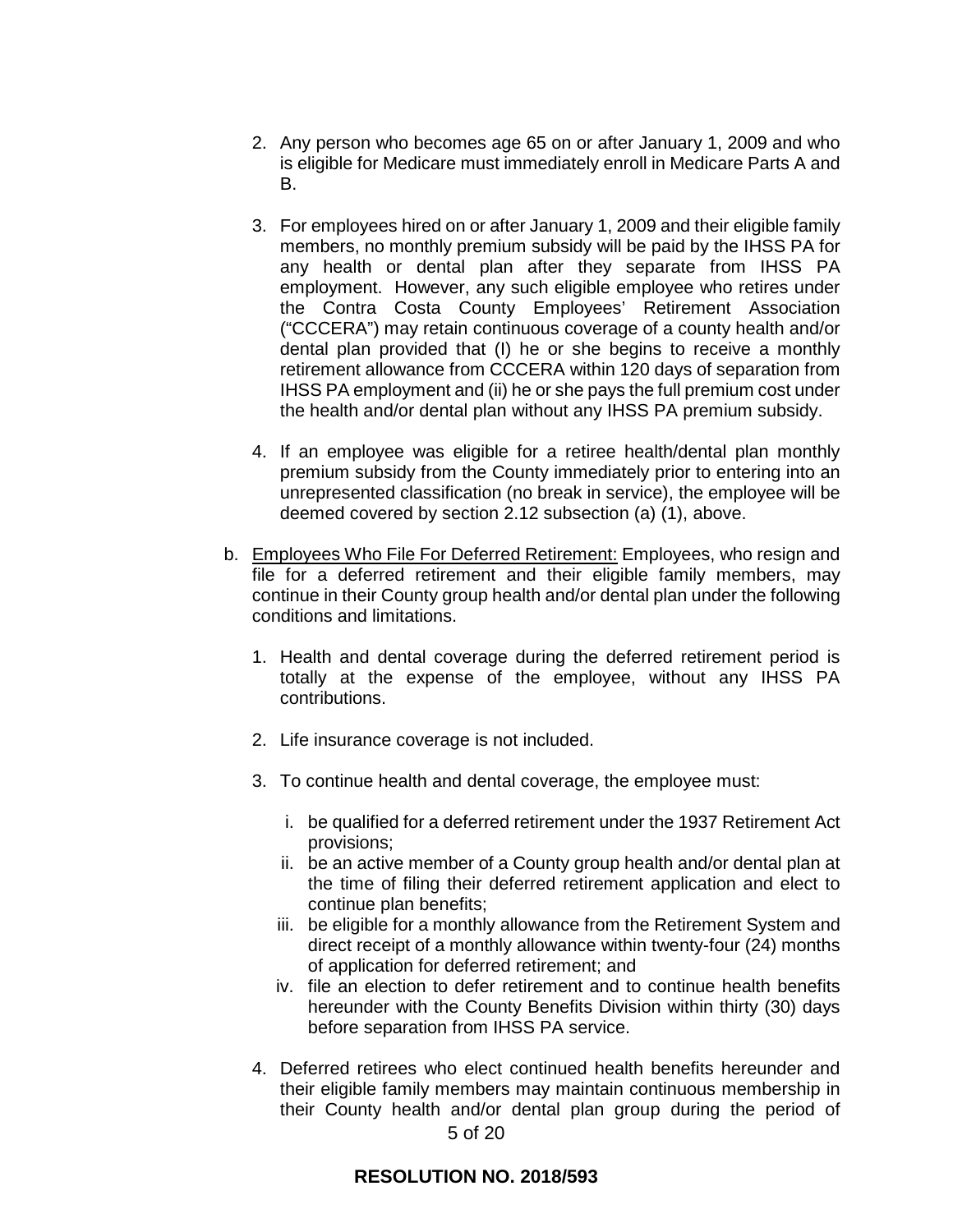deferred retirement by paying the full premium for health and dental coverage on or before the 10<sup>th</sup> of each month, to the Contra Costa County Human Resources Department-Employee Benefits Division. When the deferred retirees begin to receive retirement benefits, they will qualify for the same health and/or dental coverage pursuant to subsection (a) above, as similarly situated retirees who did not defer retirement.

- 5. Deferred retirees may elect retiree health benefits hereunder without electing to maintain participation in their County health and/or dental plan during their deferred retirement period. When they begin to receive retirement benefits, they will qualify for the same health and/or dental coverage pursuant to subsection (a) above, as similarly situated retirees who did not defer retirement, provided reinstatement to a County group health and/or dental plan will only occur following a three (3) full calendar month waiting period after the month in which their retirement allowance commences.
- 6. Employees who elect deferred retirement will not be eligible in any event for IHSS PA health and/or dental plan subvention unless the member draws a monthly retirement allowance within twenty-four (24) months after separation from IHSS PA service.
- 7. Deferred retirees and their eligible family members are required to meet the same eligibility provisions for retiree health/dental coverage as similarly situated retirees who did not defer retirement.
- c. Employees Hired After December 31, 2006 Eligibility for Retiree Health Coverage: Employees hired after December 31, 2006 are eligible for retiree health/dental coverage pursuant to subsections (a) and (b), above, upon completion of fifteen (15) years of service as an employee of the IHSS PA. For purposes of retiree health eligibility, one year of service is defined as one thousand (1,000) hours worked within one anniversary year. The existing method of crediting service while an employee is on an approved leave of absence will continue for the duration of this Resolution.
- d. For purposes of this Section 2.12 only, "eligible family members" does not include Survivors of employees or retirees.

#### 2.13 Layoff and Other Loss of Coverage:

- a. If a married couple both work for the IHSS PA and one (1) spouse is laid off, the remaining employee, if eligible, will be allowed to enroll or transfer into the health and/or dental coverage combination of his/her choice.
- 6 of 20 b. An eligible employee who loses medical or dental coverage through a spouse or partner not employed by the IHSS PA will be allowed to enroll or transfer into the County health and/or dental plan of his/her choice within thirty (30) days of the date coverage is no longer afforded under the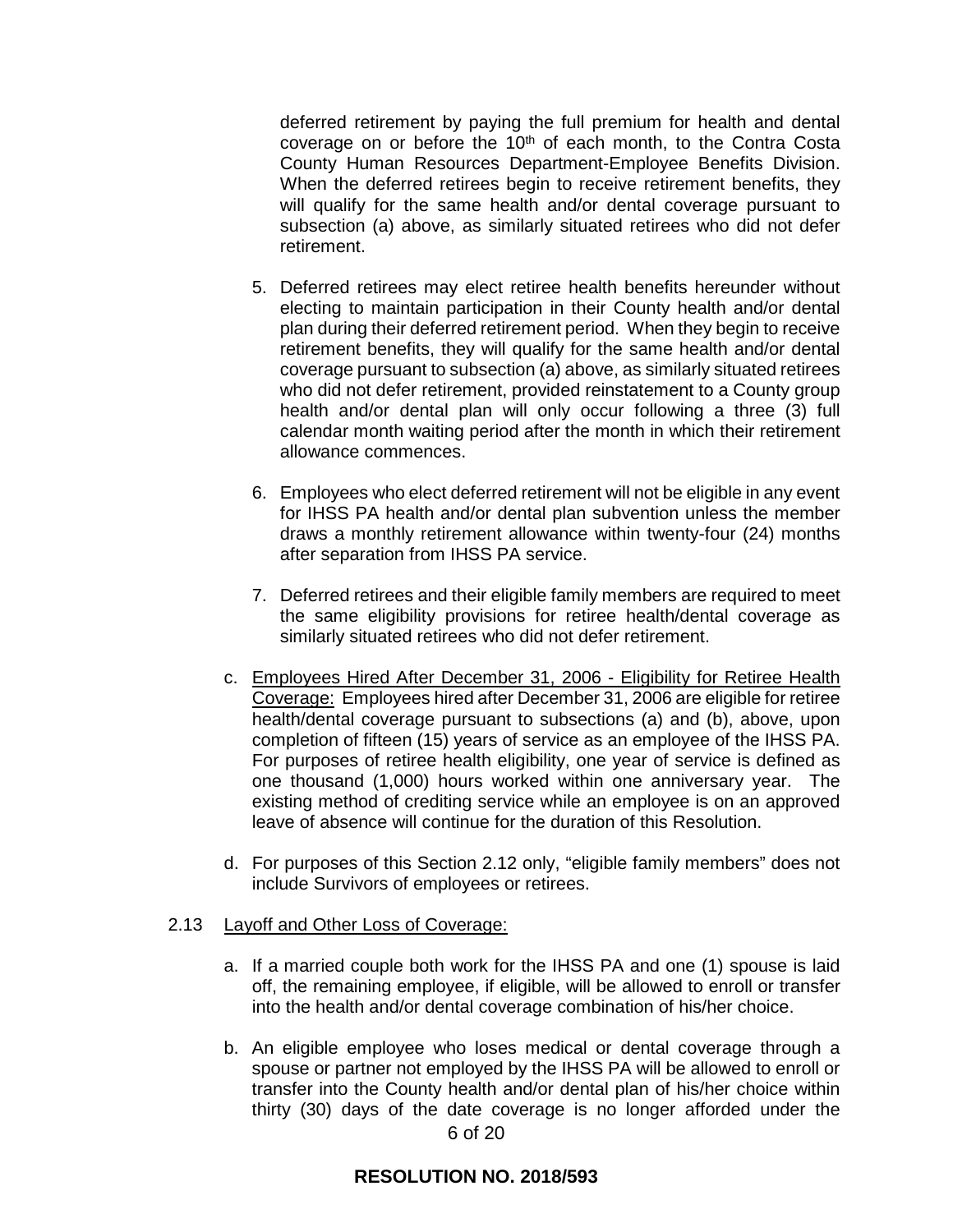spouse's plan.

- 2.14 Health Plan Coverages and Provisions: The following provisions are applicable to Health and Dental Plan participation:
	- a. Health, Dental and Life Participation by Other Employees: Except as provided in Section 2.26 "Health Benefit Access for Employees Not Otherwise Covered," Section 2, "Health, Dental, and Related Benefits" does not apply to employees who work less than twenty (20) hours per week.
	- b. Employee Contribution Deficiencies: The IHSS PA's contributions to the Health Plan and/or Dental Plan premiums are payable for any month in which the employee is paid. If an employee's compensation in any month is not sufficient to pay the employee share of the premium, the employee must make up the difference by remitting the unpaid amount to the Auditor-Controller. The responsibility for this payment rests solely with the employee.
	- c. Leave of Absence: The IHSS PA will continue to pay the IHSS PA shares of health and/or dental plan premiums for enrolled employees who are on an approved paid or unpaid leave of absence for a period of thirty (30) days or more provided the employee's share of the premiums is paid by the employee.
	- d. Coverage Upon Separation: An employee who separates from IHSS PA employment is covered by his/her County health and/or dental plan through the last day of the month in which he/she separates. Employees who separate from IHSS PA employment may continue group health and/or dental plan coverage to the extent provided by the COBRA laws and regulations.
	- e. Health Savings Account:
		- 1. Beginning no earlier than the 2017 plan year, active permanent full-time and active permanent part-time employees who are enrolled in the Kaiser High Deductible Health Plan may elect to enroll in a Health Savings Account (HSA). Employees may contribute up to the maximum annual contribution rate for HSAs as set forth in the United States Internal Revenue Code. Funds contributed to the HSA are invested as directed by the employee. The County does not provide any recommendations or advice on investment or use of HSA funds. Employees are responsible for paying any HSA account management fees charged by the HSA administrator. The County does not manage or administer the HSA. The HSA is not available to temporary or permanent-intermittent employees.
		- 7 of 20 2. For the 2019 Plan Year, the County will make a one-time contribution of five hundred dollars (\$500) into the HSA for active employees employed as of January 1, 2019, who are enrolled in the Kaiser Permanente High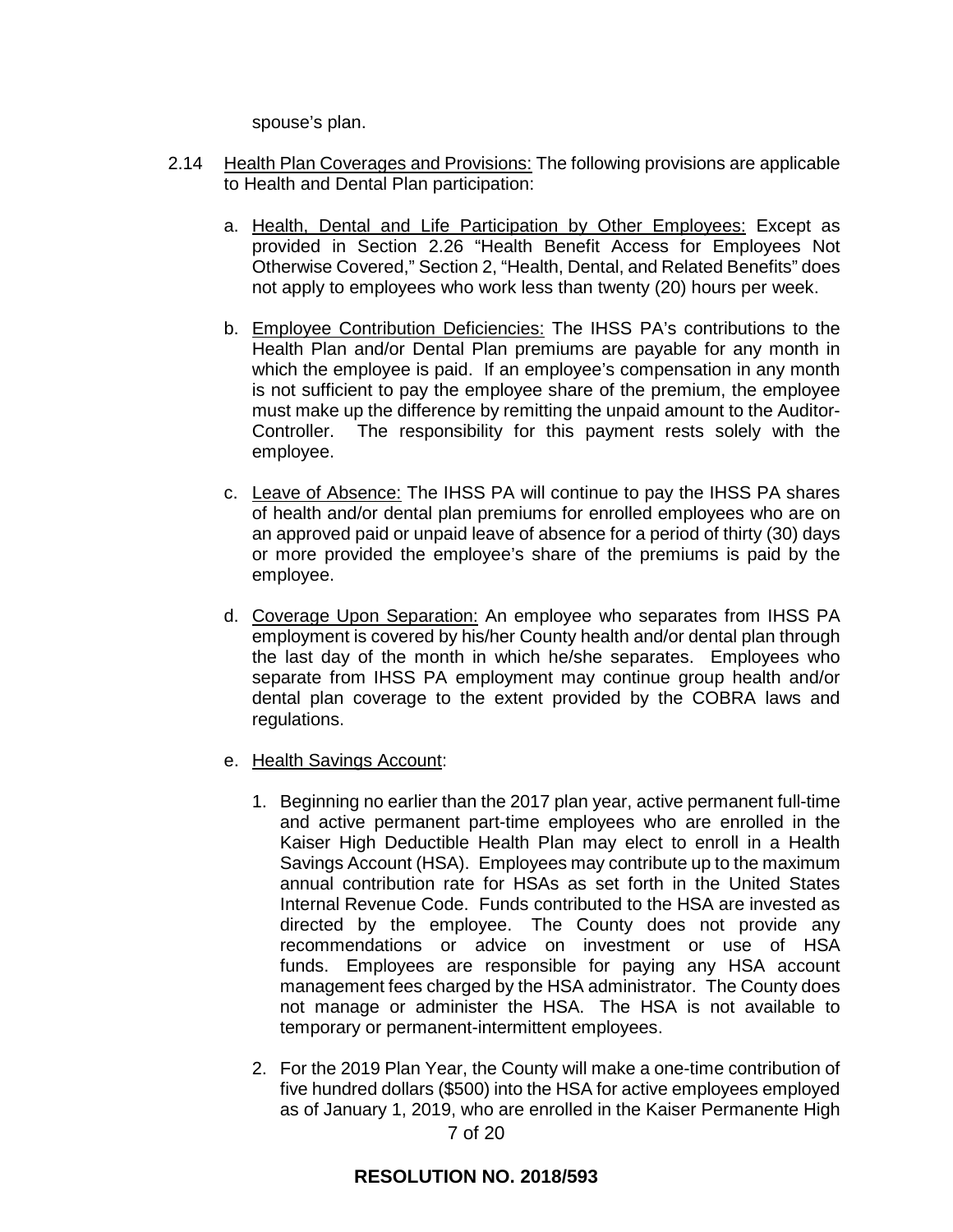Deductible Health Plan for the 2019 plan year and who have an HSA. The contribution will be made with the February 10, 2019 pay.

- 3. For the 2020 Plan Year and each year thereafter, the County will contribute six hundred and twenty-five dollars (\$625) annually into the HSA for active employees employed as of January 1 who are enrolled in the Kaiser Permanente High Deductible Health Plan and have an HSA. The contribution will be made with the February 10 pay for the plan year.
- 2.15 Family Member Eligibility Criteria: The following persons may be enrolled as the eligible Family Members of a medical and/or dental plan Subscriber:
	- a. Health Insurance
		- 1. Eligible Dependents:
			- i. Employee's legal spouse
			- ii. Employee's qualified domestic partner
			- iii. Employee's child to age 26
			- iv. Employee's disabled child who is over age 26, unmarried, and incapable of sustaining employment due to a physical or mental disability that existed prior to the child's attainment of age 19.
		- 2. "Employee's child" inclules natural child, step-child, adopted child, child of a qualified domestic partner, and a child specified in a Qualified Medical Child Support Order (QMCSO) or similar court order.
	- b. Dental Insurance
		- 1. Eligible Dependents All dental plans:
			- i. Employee's legal spouse
			- ii. Employee's qualified domestic partner
			- iii. Employee's disabled child who is over age 19, unmarried, and incapable of sustaining employment due to a physical or mental disability that existed prior to the child's attainment of age 19.
		- 2. Delta Dental PPO Only Employee's unmarried child who is:
			- i. Under age 19; or
			- ii. Age 19, or above, but under age 24; and
				- A. Resides with the Employee for more than 50% of the year excluding time living at school; and,
				- B. Receives at least 50% of support from Employee; and
				- C. Is enrolled and attends school on a full-time basis, as defined by the School.
		- 3. Delta Care HMO Only Employee's Child to age 26.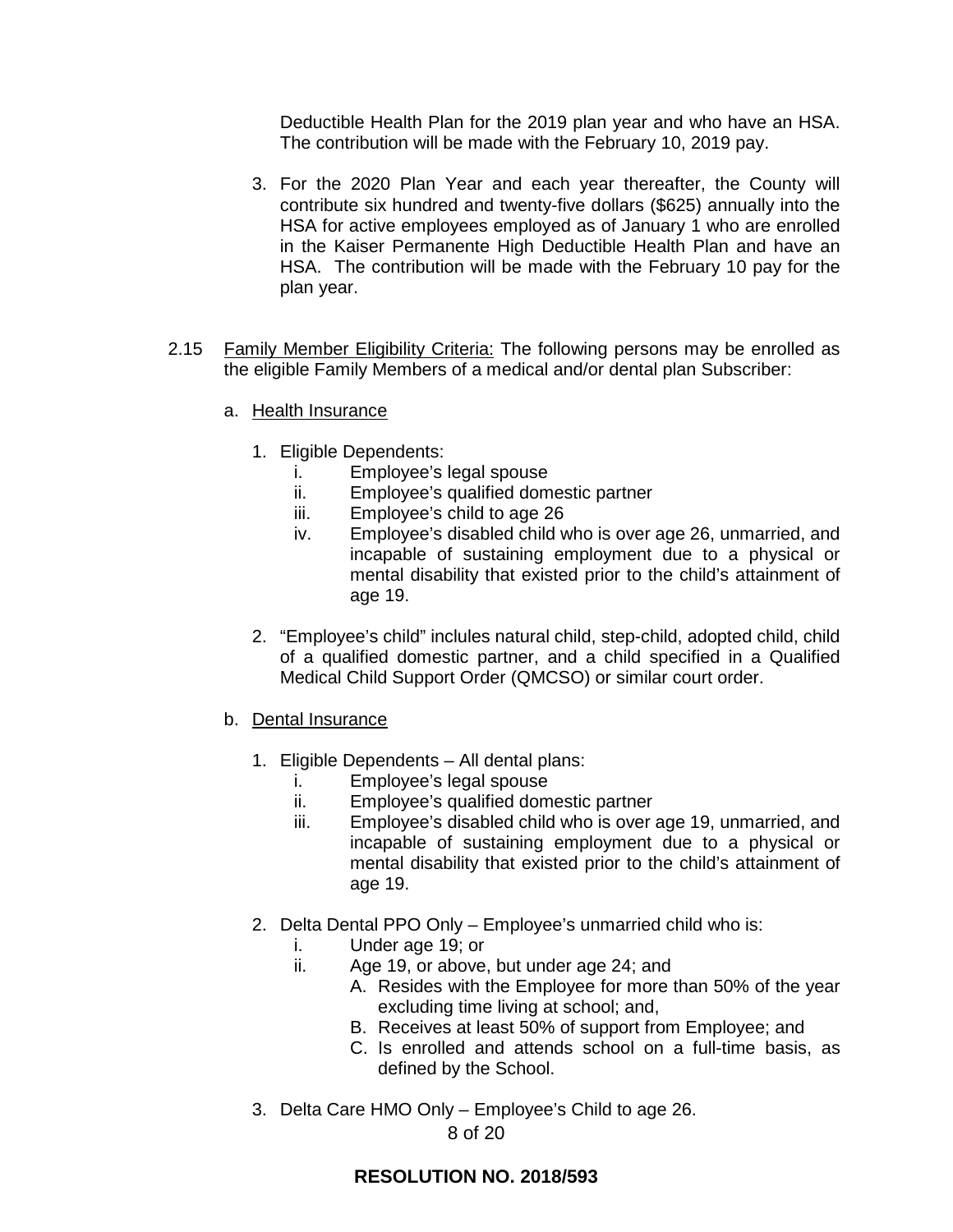4. "Employee's child" includes natural child, step-child, adopted child, child of a qualified domestic partner, and a child specified in a Qualified Medical Child Support Order (QMCSO) or similar court order.

### 2.16 Dual Coverage:

- a. Each employee and retiree may be covered by only a single County health (or dental) plan, including a CalPERS plan. For example, an IHSS PA employee may be covered under a single County health and/or dental plan as either the primary insured or the dependent of another County employee or retiree, but not as both the primary insured and the dependent of another County employee or retiree.
- b. All dependents, as defined in Section 2.15 (Family Member Eligibility Criteria) may be covered by the health and/or dental plan of only one spouse or one domestic partner. For example, when both parents are County employees, all of their eligible children may be covered as dependents of either parent, but not both.
- c. For purposes of this Section 2.16 only, "County" includes the IHSS PA, the County of Contra Costa, and all special districts governed by the Board of Supervisors, including but not limited to, the Contra Costa County Fire Protection District.

### 2.17 Medical Plan Cost-Sharing for Active Employees on and after January 1, 2019:

a. Medical Plan Cost-Sharing for Active Employees for the 2019 Plan Year. For active employees for the plan year that begins on January 1, 2019, the County will pay the monthly premium subsidy for medical plans, stated below:

| <b>Medical Plans</b>                     | <b>Employee</b> | Employee +1      | Employee +2 or         |
|------------------------------------------|-----------------|------------------|------------------------|
|                                          |                 | <b>Dependent</b> | <b>More Dependents</b> |
| Contra Costa Health Plans (CCHP), Plan A | \$641.65        | \$1,271.99       | \$1,980.17             |
| Contra Costa Health Plans (CCHP), Plan B | \$672.58        | \$1,314.95       | \$2,106.48             |
| Kaiser Permanente Health Plan A          | \$600.00        | \$1,200.00       | \$1,825.00             |
| Kaiser Permanente Health Plan B          | \$600.00        | \$1,200.00       | \$1,825.00             |
| Health Net HMO Plan A                    | \$986.18        | \$1,765.02       | \$3,230.62             |
| Health Net HMO Plan B                    | \$882.34        | \$1,720.86       | \$2,721.74             |
| Health Net PPO Plan A                    | \$1,226.79      | \$2,109.72       | \$4,251.97             |
| Kaiser High Deductible Health Plan       | \$559.68        | \$1,119.36       | \$1,679.04             |

- b. Medical Plan Cost-Sharing for Active Employees on and after January 1, 2020.
	- 9 of 20 1. For active employees for the plan year that begins on January 1, 2020, the County will move to a percentage-based cost sharing approach for medical care premium subsidies. The County will pay seventy-five percent (75%) of the total medical plan premium for the Employee and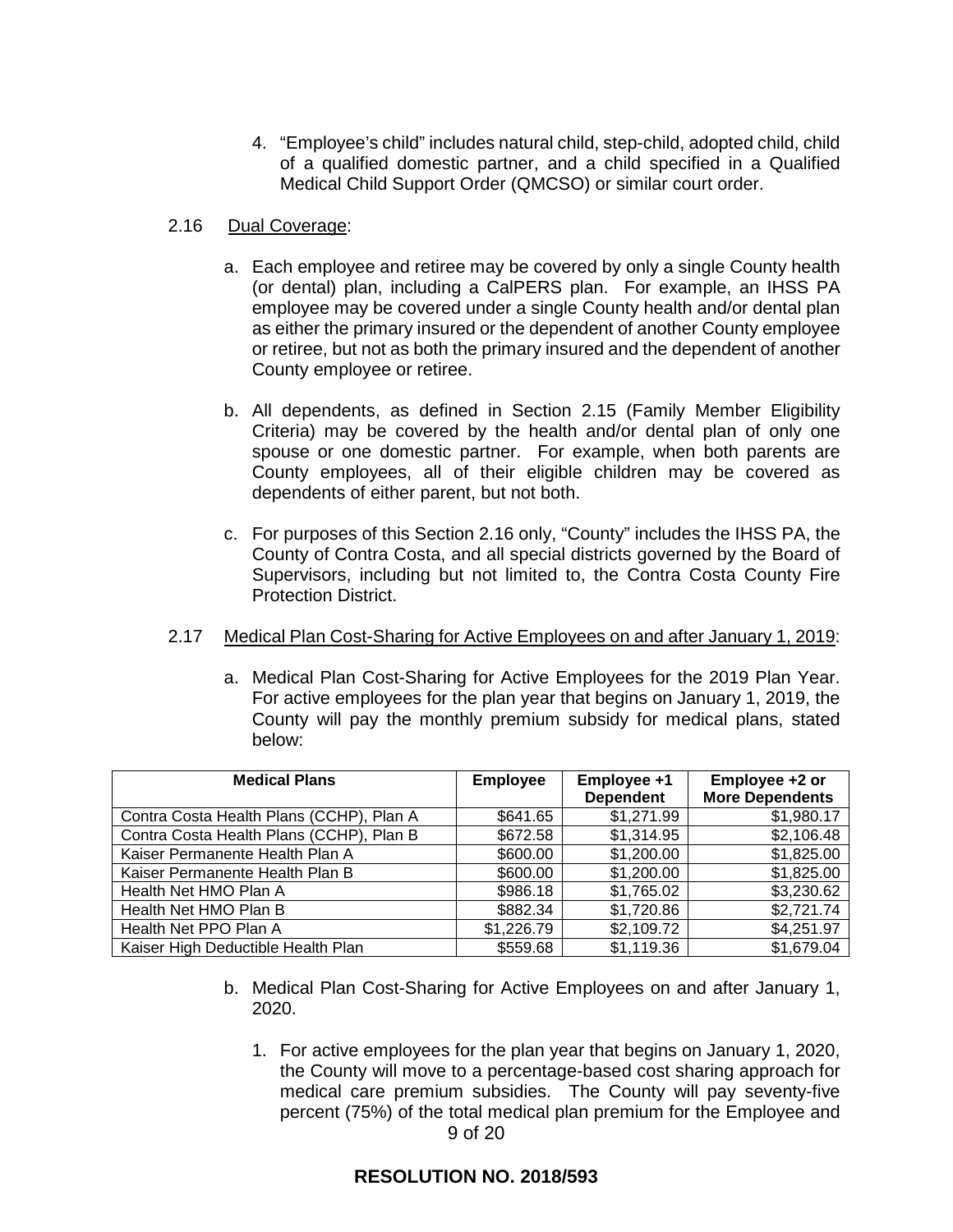Employee + 1 Dependent tiers of the second lowest priced nondeductible HMO plan. The County will pay seventy-six and one half percent (76.5%) of the total medical plan premium for the Employee + 2 or more Dependents tier of the second lowest price non-deductible HMO plan. These annual calculated dollar amounts will be applied to all plans and tiers as described.

- 2. For active employees for the plan year that begins on January 1, 2021, the County will pay seventy-eight and one half percent (78.5%) of the total medical plan premium for each tier of the second lowest priced non-deductible HMO plan. This annual calculated amount will be applied to all plans and tiers, except Kaiser Permanente Health Plan B.
- 3. For active employees for the plan year that begins on January 1, 2022, and each year thereafter, the County will pay eighty percent (80%) of the total medical plan premium for each tier of the second lowest priced non-deductible HMO plan. This annual calculated amount will be applied to all plans and tiers, except Kaiser Permanente Health Plan B.
- 4. For active employees for the plan year that begins on January 1, 2021, and each year thereafter, for the Kaiser Permanente Health Plan B, employees will pay at least the following share of the total medical plan premium:

| Kaiser Permanente Health Plan B | <b>Monthly</b><br><b>Employee</b><br><b>Premium Cost</b> |
|---------------------------------|----------------------------------------------------------|
| Employee                        | \$20.00                                                  |
| Employee +1 Dependent           | \$40.00                                                  |
| Employee + 2 or More Dependents | \$60.00                                                  |

- 5. In the event of a reduction in the premium for the second lowest priced non-deductible HMO plan, the County will pay the premium subsidy for medical plans that the County paid in the previous plan year.
- 2.18 Life Insurance Benefit Under Health and Dental Plans: For employees who are enrolled in the County's program of medical or dental coverage as either the primary or the dependent, term life insurance in the amount of ten thousand dollars (\$10,000) will be provided by the IHSS PA.
- 2.19 Supplemental Life Insurance: In addition to the life insurance benefits provided by this resolution, employees may subscribe voluntarily and at their own expense for supplemental life insurance. Employees may subscribe for an amount not to exceed five hundred thousand dollars (\$500,000), of which one hundred thousand (\$100,000) is a guaranteed issue, provided the election is made within the required enrollment periods.
- 2.20 Health Care Spending Account: After six (6) months of permanent employment, full time and part time (20/40 or greater) employees may elect to participate in a Health Care Spending Account (HCSA) Program designated to qualify for tax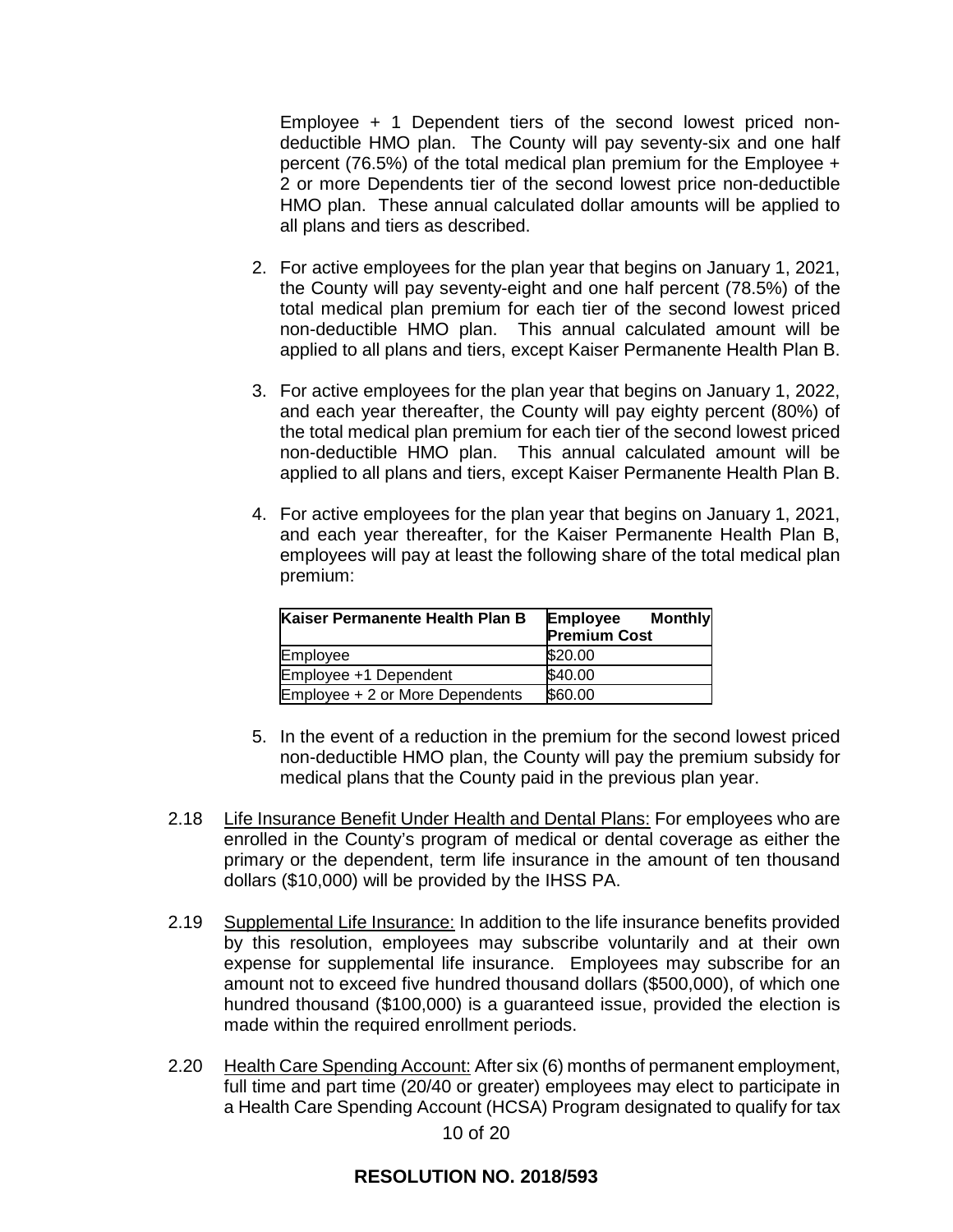savings under Section 125 of the Internal Revenue Code, but such savings are not guaranteed. The HCSA Program allows employees to set aside a predetermined amount of money from their pay, before taxes, for health care expenses not reimbursed by any other health benefit plans. HCSA dollars may be expended on any eligible medical expenses allowed by Internal Revenue Code Section 125. Any unused balance is forfeited and cannot be recovered by the employee.

- 2.21 PERS Long-Term Care: The IHSS PA will deduct and remit monthly premiums to the PERS Long-Term Care Administrator for employees who are eligible and voluntarily elect to purchase long-term care at their personal expense through the PERS Long-Term Care Program.
- 2.22 Dependent Care Assistance Program: The IHSS PA will continue to offer the option of enrolling in a Dependent Care Assistance Program (DCAP) designed to qualify for tax savings under Section 129 of the Internal Revenue Code, but such savings are not guaranteed. The program allows employees to set aside up to five thousand dollars (\$5,000) of annual salary (before taxes) per calendar year to pay for eligible dependent care (child and elder care) expenses. Any unused balance is forfeited and cannot be recovered by the employee.
- 2.23 Premium Conversion Plan: The IHSS PA will continue to offer the Premium Conversion Plan (PCP) designed to qualify for tax savings under Section 125 of the Internal Revenue Code, but tax savings are not guaranteed. The program allows employees to use pre-tax dollars to pay health and dental premiums.
- 2.24 Voluntary Vision Plan: Beginning no earlier than the 2017 plan year, active permanent full-time and active permanent part-time employees will be offered the opportunity to enroll in a voluntary vision plan. Employees will pay the full premium costs of the plan. The County will contract with a provider for a voluntary vision plan with no co-pays. The vision plan is not available to temporary or permanent-intermittent employees.
- 2.25 Prevailing Section: To the extent that any provision of this Section (Section 2. Health, Dental, and Related Benefits) is inconsistent with any provision of any other County or IHSS PA enactment or policy, including but not limited to Administrative Bulletins, the Salary Regulations, the Personnel Management Regulations, or any other resolution or order of the Board of Supervisors acting in any of its various capacities, the provision(s) of this Section (Section 2. Health, Dental, and Related Benefits) will prevail.
- 2.26 Health Benefit Access for Employees Not Otherwise Covered: To access IHSS PA health plans, an employee who is not otherwise eligible for health coverage by the IHSS PA, must be eligible to receive an offer of coverage from the IHSS PA under the federal Patient Protection and Affordable Care Act ("ACA") (42 U.S.C. § 18081). Employees eligible to receive an offer of coverage (and qualified dependents), will be offered access to IHSS PA health insurance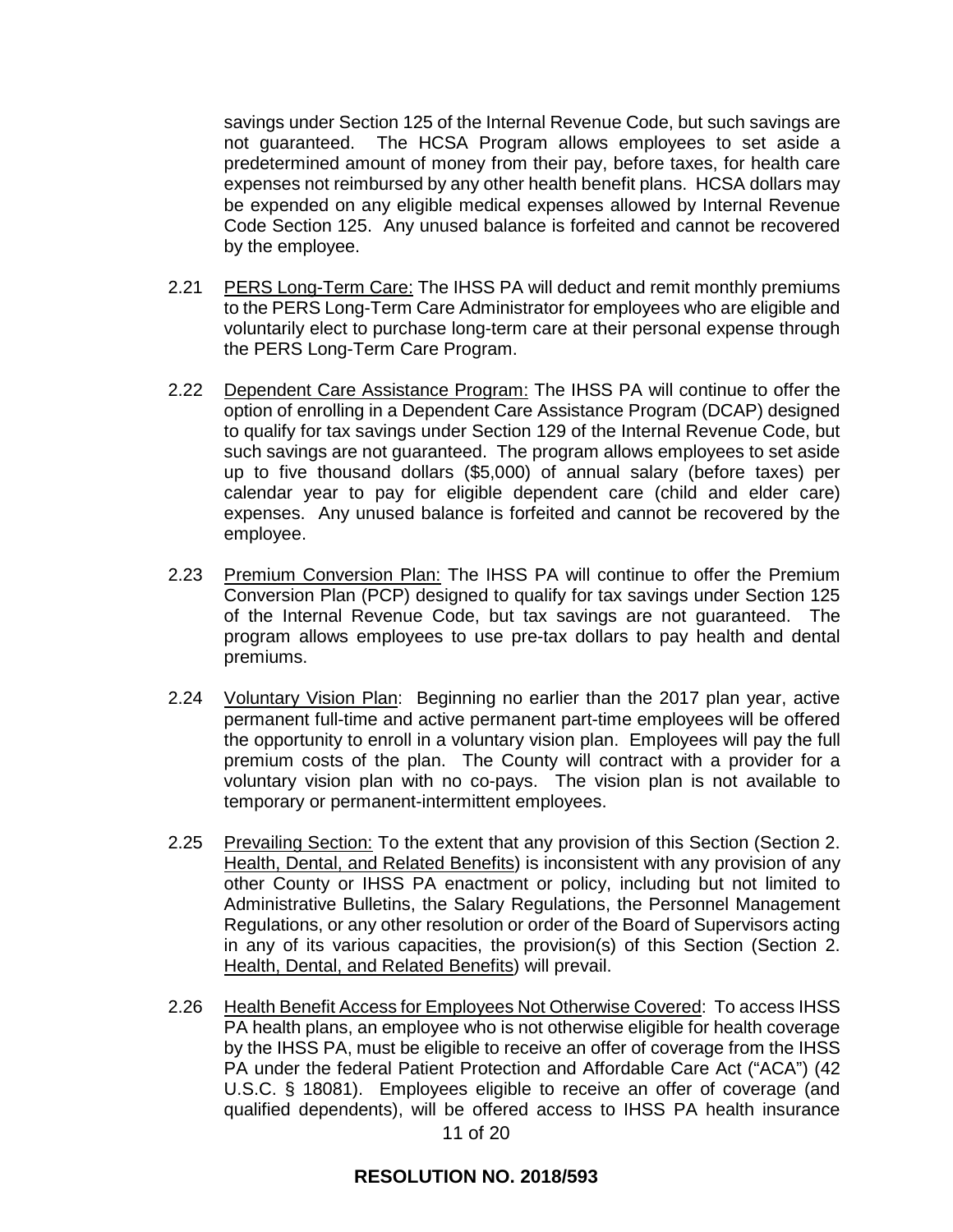plans. Employees will be responsible for the full premium cost of coverage.

**3. Mileage Reimbursement** The IHSS PA will pay a mileage allowance for the use of personal vehicles on IHSS PA business at the rate allowed by the Internal Revenue Service (IRS) as a tax deductible expense, adjusted to reflect changes in this rate on the date it becomes effective or the first of the month following announcement of the changed rate by the IRS, whichever is later.

# **4. Retirement Contributions**

- 4.10 No IHSS PA Subvention: Effective on October 1, 2011, employees are responsible for the payment of one hundred percent (100%) of the employees' basic retirement benefit contributions determined annually by the Board of Retirement of the Contra Costa County Employees' Retirement Association, without the IHSS PA paying any part of the employees' contributions. Employees are also responsible for the payment of the employees' contributions to the retirement cost-of-living program as determined annually by the Board of Retirement without the County paying any part of the employees' contributions. The County is responsible for one hundred percent (100%) of the employer's retirement contributions determined annually by the Board of Retirement.
- 4.11 414H2 Participation: The County, on behalf of the IHSS PA, will continue to implement Section 414(h) (2) of the Internal Revenue Code which allows the County Auditor–Controller to reduce the gross monthly pay of employees by an amount equal to the employee's total contribution to the County Retirement System before Federal and State income taxes are withheld, and forward that amount to the Retirement system. This program of deferred retirement contribution will be universal and non-voluntary as is required by statute.

# **5. PEPRA Retirement Plan**

- A. PEPRA for Employees who become CCCERA Members on or after January 1, 2013. For employees who, under the California Public Employees Pension Reform Act of 2013 (PEPRA) (Chapters 296 and 297, Statutes of 2012) become New Members of the Contra Costa County Employees Retirement Association (CCCERA) on or after January 1, 2013, retirement benefits are governed by PEPRA. To the extent that this resolution conflicts with any provision of PEPRA, PEPRA governs.
- B. COLA. For employees hired on and after January 1, 2014, who under PEPRA, become New Members of CCCERA, the cost of living adjustment to the retirement allowance will not exceed two percent (2%) per year, and the cost of living adjustment will be banked.
- C. DISABILITY STANDARD. For employees, who under PEPRA, become New Members of CCCERA, the disability provisions are the same as the current Tier III disability provisions.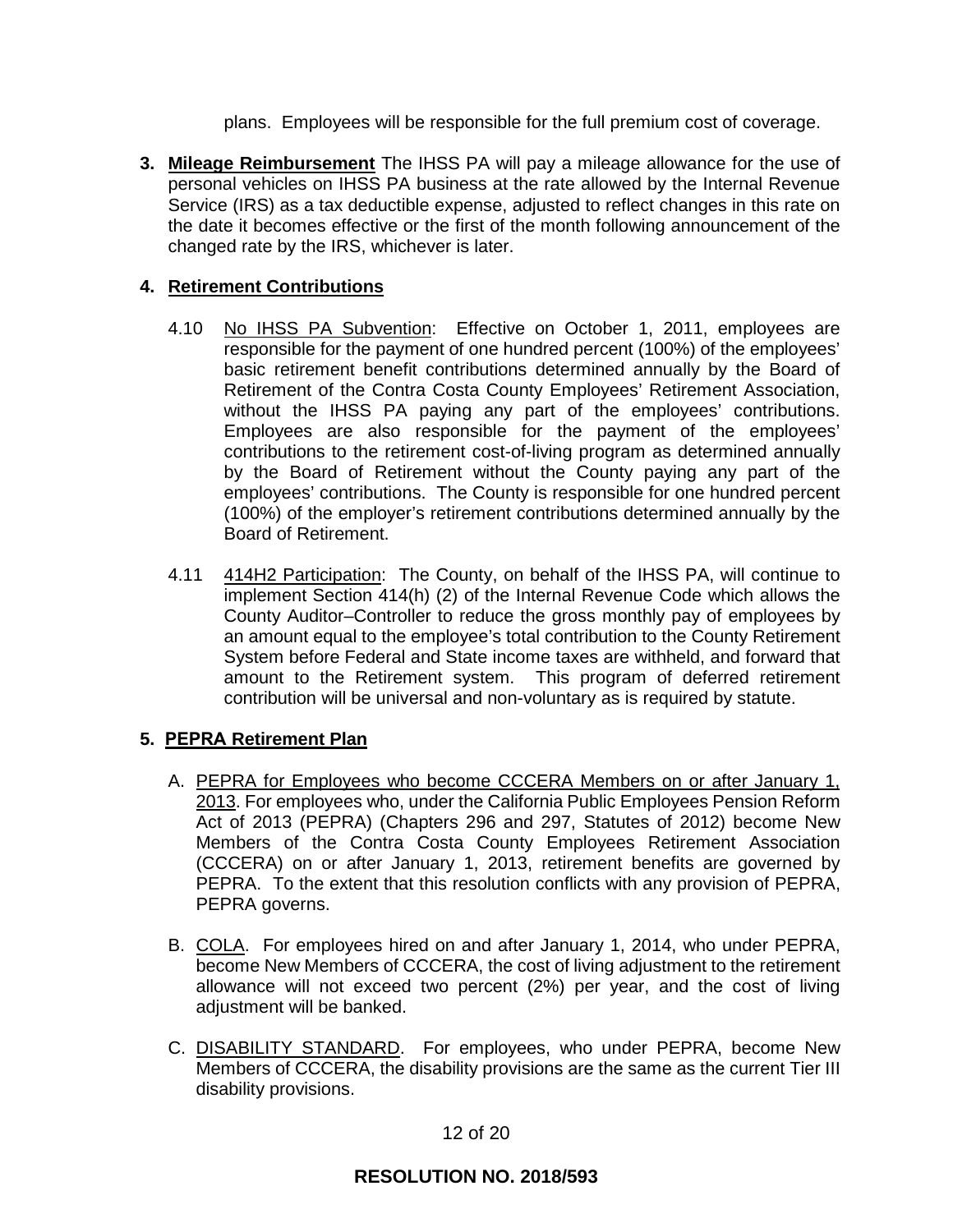D. This section 5 does not apply to employees who are safety members of the Contra Costa County Employees Retirement Association, if any.

# **6. Training**

- 6.10 Career Development Training Reimbursement: All full-time employees are eligible for career development training reimbursement not to exceed seven hundred fifty dollars (\$750) per fiscal year. The reimbursement of training expenses includes books and is governed by any County Administrative Bulletins on Travel or Training.
- 6.11 Management Development Policy: Employees are authorized to attend professional training programs, seminars, and workshops, during normal work hours at the discretion of the Executive Director, for the purpose of developing knowledge, skills, and abilities, in the areas of supervision, management, and County policies and procedures.

The Executive Director is responsible for authorization of individual professional development reimbursement requests. Reimbursement is through the regular demand process with demands being accompanied by proof of payment (copy of invoice or canceled check).

**7. Bilingual Pay Differential** A monthly salary differential will be paid to incumbents of positions requiring bilingual proficiency as designated by the Appointing Authority and the Director of Human Resources. The differential will be prorated for employees working less than full time and/or on an unpaid leave of absence during any given month. The differential is one hundred dollars (\$100.00) per month.

Designation of positions for which bilingual proficiency is required is the sole prerogative of the IHSS PA, and such designations may be amended or deleted at any time.

**8. Higher Pay for Work in a Higher Classification** The County Salary Regulations notwithstanding, when an employee is required to work in a higher paid classification, the employee will receive the higher compensation for such work, pursuant to the County Salary Regulations, plus any differentials and incentives the employee would have received in his/her regular position. Unless the Board has by Resolution otherwise specified, the higher pay entitlement will begin on the completion of the 40th consecutive hour in the assignment, retroactive to the beginning of the second full day of work in the assignment.

# **9. Other Terms and Conditions of Employment**

13 of 20 9.10 Length of Service Credits: Length of service credit dates from the beginning of the last period of continuous IHSS PA employment, including temporary, provisional and permanent status and absences on an approved leave of absence; except that when an employee separates from a permanent position in good standing and is subsequently re-employed in a permanent IHSS PA position within two (2) years from the date of separation, the period of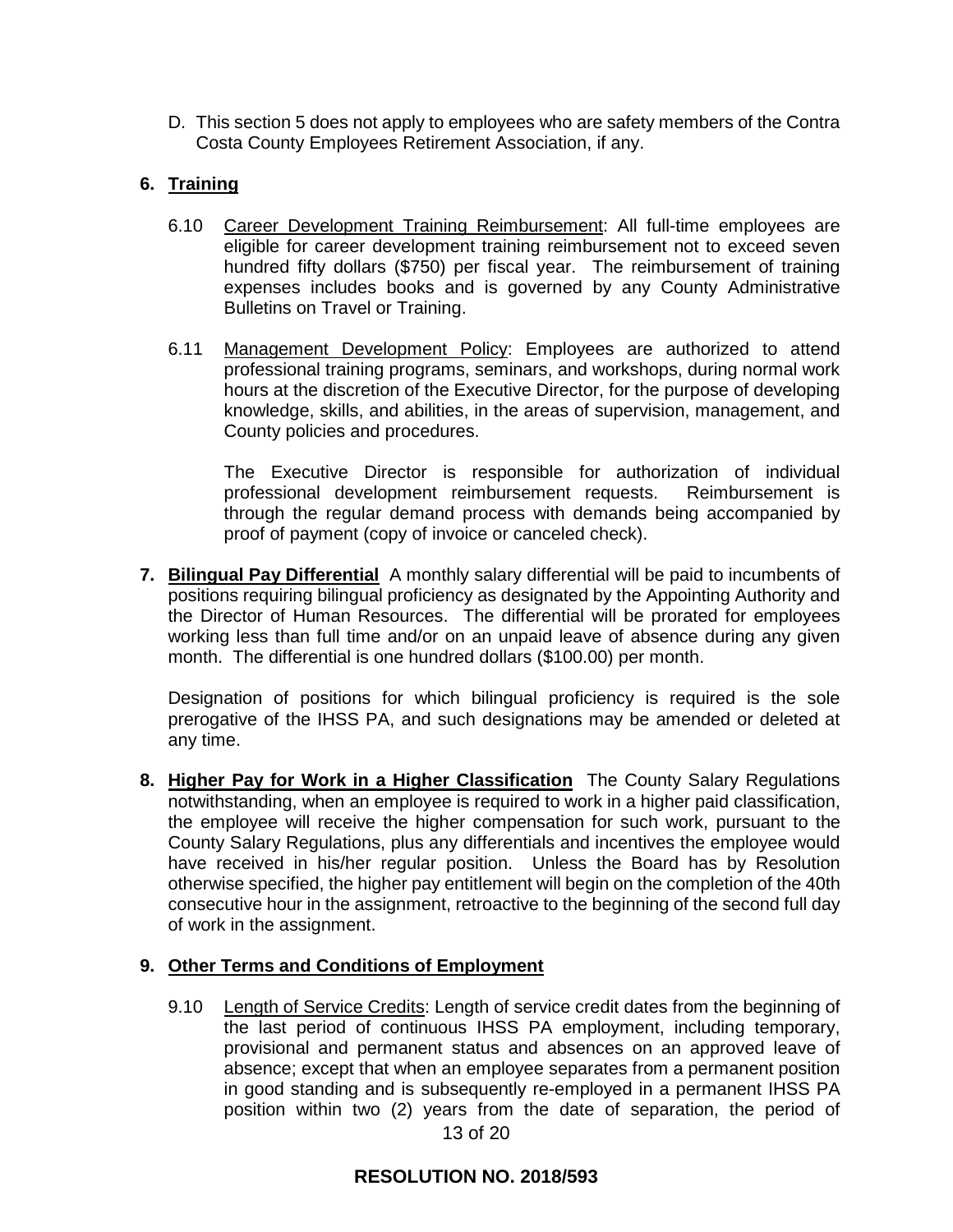separation will be bridged. Under these circumstances, the service credits will include all credits accumulated at the time of separation but will not include the period of separation. The service credits of an employee are determined from employee status records maintained by the Human Resources Department.

- 9.11 Administrative Provisions: The IHSS Executive Director may establish guidelines, bulletins or directives as necessary to further define or implement the provisions of this resolution.
- **10. Computer Vision Care (CVC) Users Eye Examination** Employees are eligible to receive an annual eye examination on IHSS PA time and at IHSS PA expense provided that the employee regularly uses a video display terminal at least an average of two (2) hours per day as certified by their department.

Employees certified for examination under this program must make their request through the Benefits Service Unit of the County Human Resources Department. Should prescription VDT eyeglasses be prescribed for the employee following the examination, the IHSS PA agrees to provide, at no cost, basic VDT eye wear consisting of a fifty dollar (\$50) frame and single, bifocal or trifocal lenses. Employees may, through individual arrangement between the employee and the employees' doctor and solely at the employee's expense, include blended lenses and other care, services or materials not covered by the Plan.

## **11. Special Benefit for Permanent Employees Hired on and after January 1, 2009**

- A. Beginning on April 1, 2009 and for the term of this resolution, the County will contribute one hundred and fifty dollars (\$150) per month to an employee's account in the Contra Costa County Deferred Compensation Plan, or other taxqualified savings program designated by the County, for employees who meet all of the following conditions:
	- 1. The employee must be hired by Contra Costa County on or after January 1, 2009.
	- 2. The employee must be appointed to a permanent position. The position may be either full time or part time, but if it is part time, it must be designated, at a minimum, as 20 hours per week.
	- 3. The employee must have been employed by Contra Costa County for at least 90 calendar days.
	- 4. The employee must contribute a minimum of twenty-five dollars (\$25) per month to the Contra Costa County Deferred Compensation Plan, or other tax-qualified savings program designated by the County.
	- 5. The employee must complete and sign the required enrollment form(s) for his/her deferred compensation account and submit those forms to the Human Resources Department, Employee Benefits Services Unit.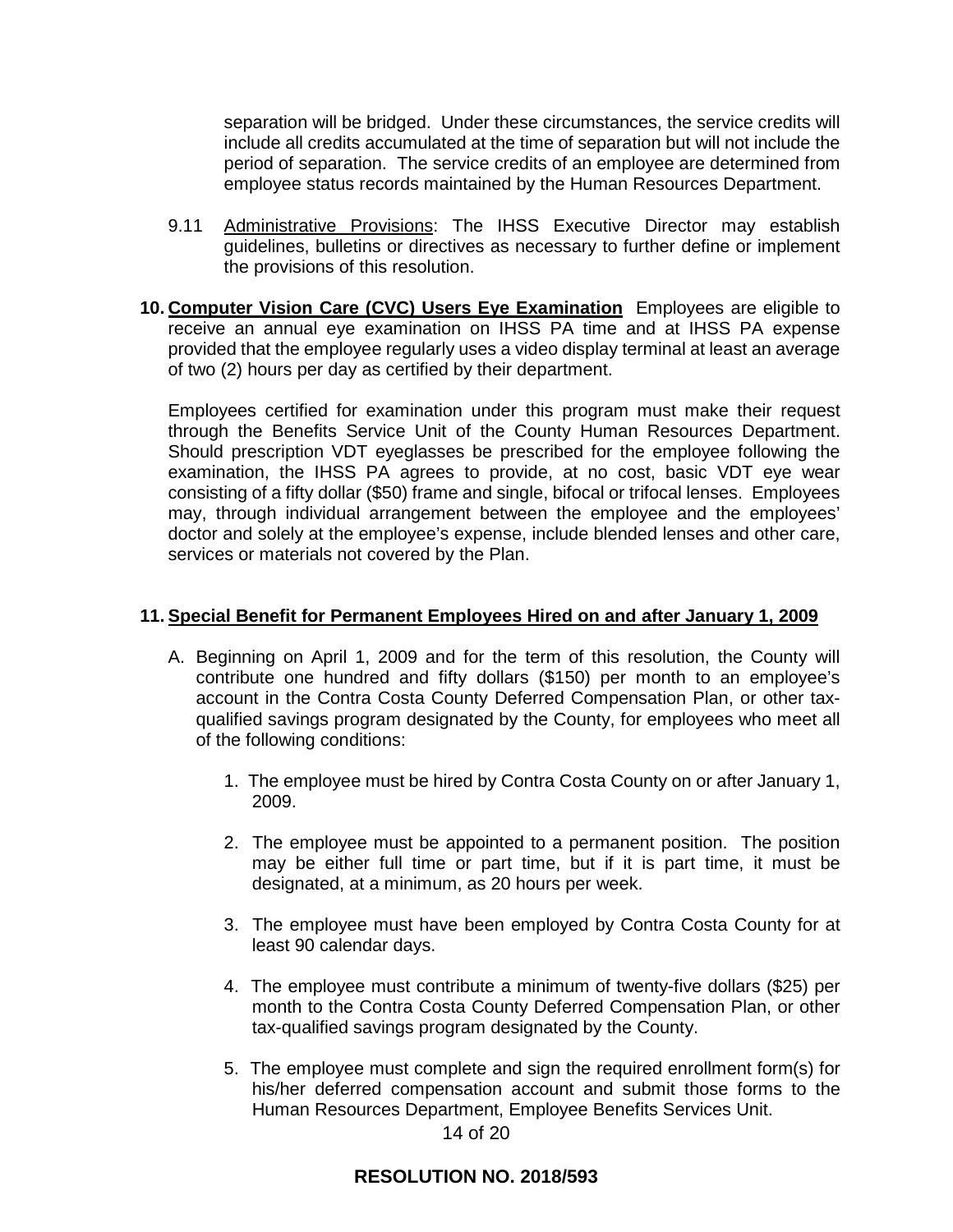6. The employee may not exceed the annual maximum contribution amount allowable by the United States Internal Revenue Code.

This special benefit does not apply to any employee who is covered by Section 2.12, subsection (a) (1).

- B. No Cross Crediting: The amounts contributed by the employee and the County pursuant to this Section do not count towards the "Qualifying Base Contribution Amount" or the "Monthly Contribution Required to Maintain Incentive Program Eligibility" set forth in Section 14. Similarly, the amounts contributed by the employee and the County pursuant to Section 14 do not count towards the employee's \$25 per month minimum contribution required by this Section.
- C. Maximum Annual Contribution: All of the employee and County contributions set forth in Sections 11 and 14 will be added together to ensure that the annual maximum contribution to the employee's deferred compensation account does not exceed the annual maximum contribution rate set forth in the United States Internal Revenue Code.
- D. Eligibility for Loan Program: All employees are eligible to apply for loans from the Contra Costa County Deferred Compensation Plan loan program established by the Board of Supervisors on June 26, 2012, by Resolution No. 2012/298.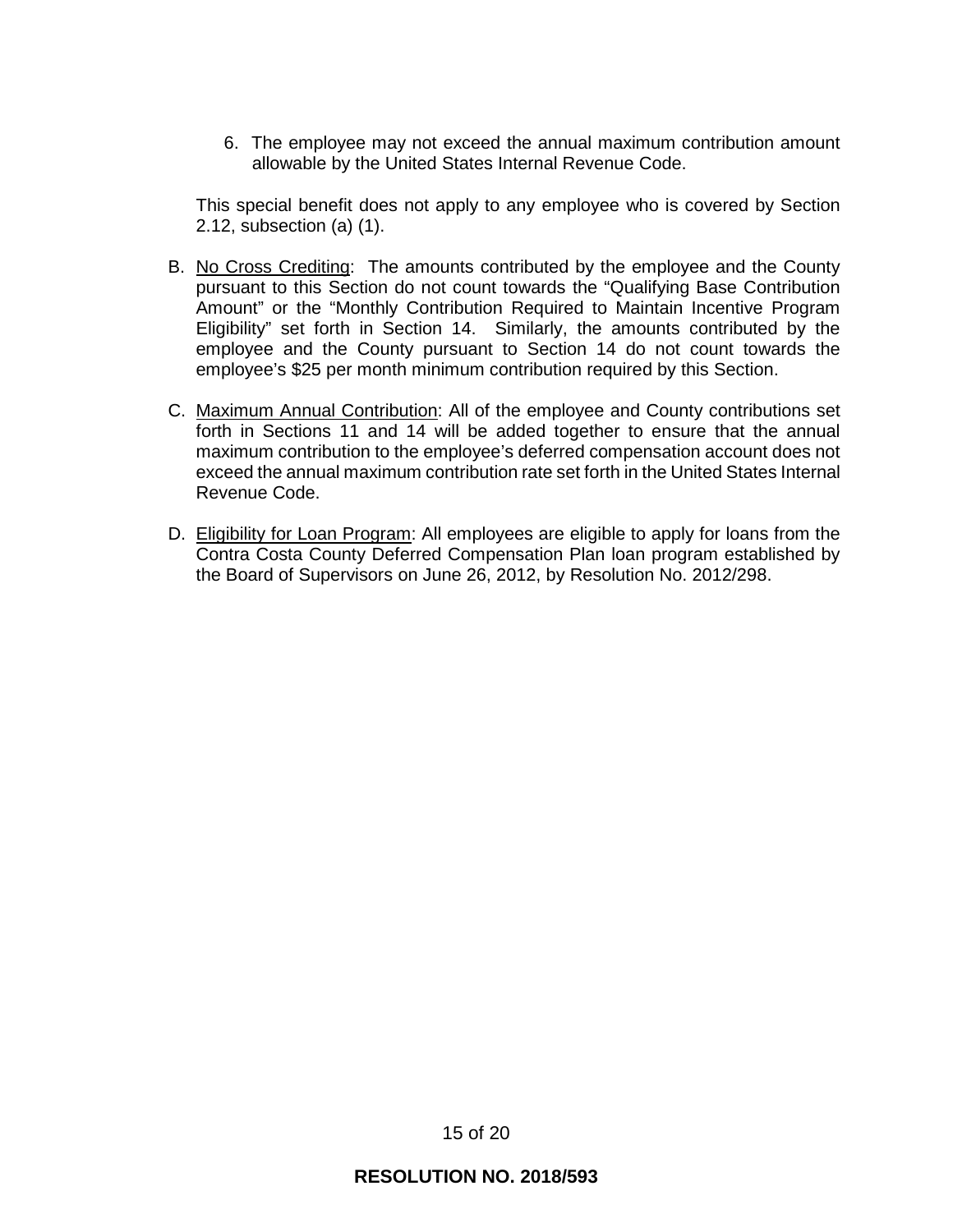## **II. BENEFITS ONLY FOR MANAGEMENT AND EXEMPT EMPLOYEES OF IHSS PA**

Management and Exempt employees of the IHSS PA will receive the benefits set forth in Part I and also the following additional benefits:

### **12. Overtime Provisions**

- 12.10 No Overtime Pay, Holiday Pay, or Comp Time: Management and exempt employees are not entitled to receive overtime pay, holiday pay, overtime compensatory time, or holiday compensatory time. Employees who are unable or not permitted to observe a holiday (take the day off), are authorized to receive overtime pay ONLY IF the employee is on the Overtime Exempt Exclusion List.
- 12.11 Overtime Exempt Exclusion List: Employees in unrepresented, management, and exempt classifications are overtime exempt and are not eligible for overtime pay, holiday pay, overtime compensatory time, or holiday compensatory time. Instead, these employees are awarded Annual Management Administrative Leave in recognition of the extra burden their job responsibilities may sometimes place on their work schedules. However, unrepresented, management, and exempt employees may be made eligible for overtime pay if their names are placed on the Overtime Exempt Exclusion List by the County Administrator's Office. Employees on the Overtime Exempt Exclusion List are authorized to receive overtime pay, only. These employees are NOT eligible for holiday pay, overtime compensatory time, or holiday compensatory time. Employees on the Overtime Exempt Exclusion List are also NOT eligible for Annual Management Administrative Leave for the quarter they are on the Overtime Exempt Exclusion List. The policies and procedures for the Overtime Exempt Exclusion List are set forth in the County Administrator's memo of November 6, 2002, as may be amended.

Employees may be approved for placement on the Overtime Exempt Exclusion List if and when they are assigned to a special or temporary project or task that requires persistent, excess work hours, without relief from their regular job duties. Overtime pay will not be authorized as a means to address normal staffing or operational issues.

12.12 Overtime Pay: Employees on the Overtime Exempt Exclusion List will be compensated at one and one-half (1.5) times their base rate of pay (excluding differentials) for authorized work exceeding eight (8) hours in a day or forty (40) hours in a work week.

### **13. Management Longevity Pay**

13.10 Ten Years of Service:

Employees who have completed ten (10) years of service for the IHSS PA are eligible to receive a two and one-half percent (2.5%) longevity differential effective on the first day of the month following the month in which the employee qualifies for the ten (10) year service award.

16 of 20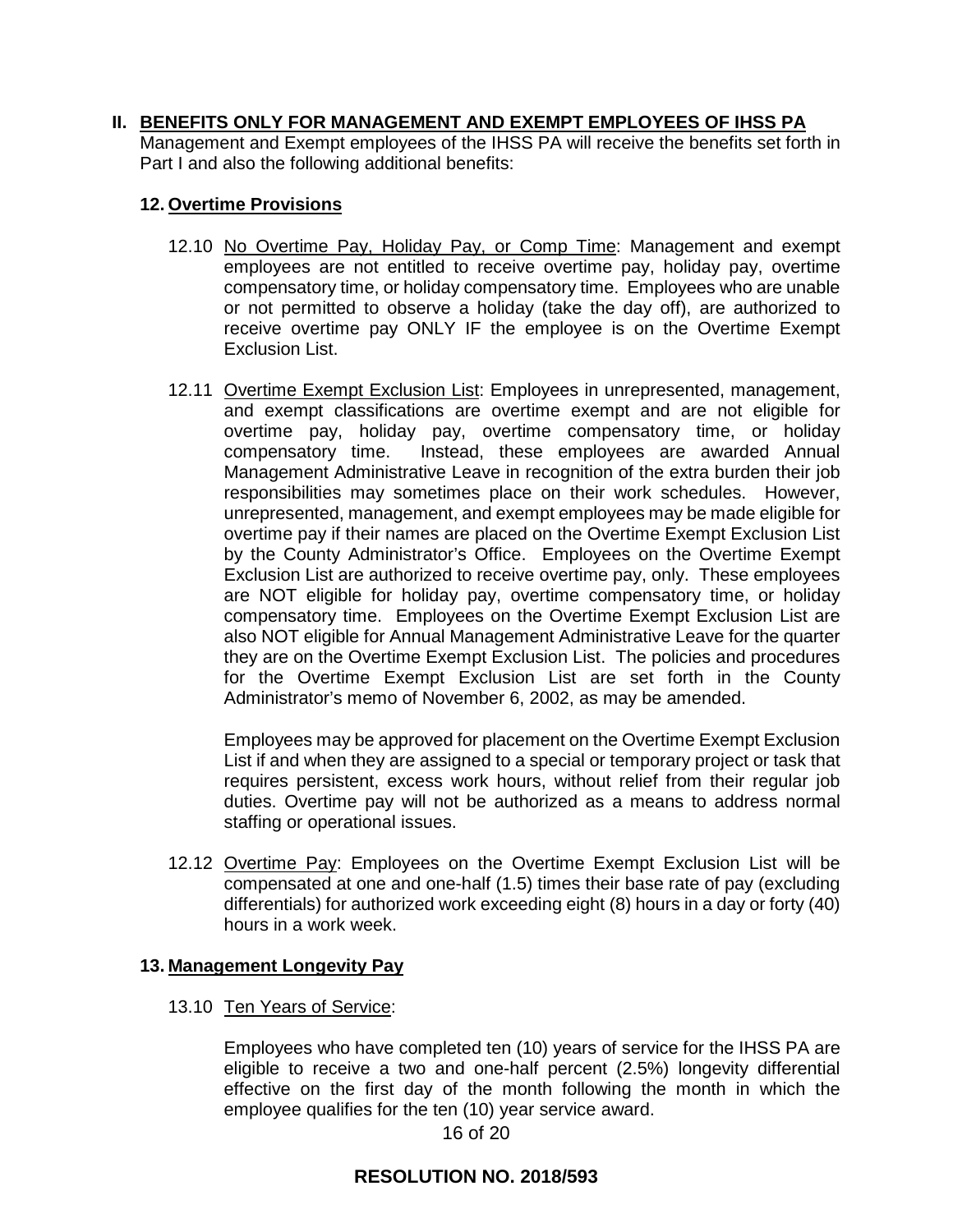### 13.11 Fifteen Years of Service:

Employees who have completed fifteen (15) years of service for the IHSS PA are eligible to receive an additional two and one-half percent (2.5%) longevity differential effective on the first day of the month following the month in which the employee qualifies for the fifteen (15) year service award. For employees who completed fifteen (15) years of service on or before January 1, 2007, this longevity differential will be paid prospectively only from January 1, 2007.

### **14. Deferred Compensation**.

A. Deferred Compensation Incentive. The IHSS PA will contribute eighty-five dollars (\$85) per month to each employee who participates in the County's Deferred Compensation Plan. To be eligible for this Deferred Compensation Incentive, the employee must contribute to the deferred compensation plan as indicated below.

| <b>Monthly Contribution</b><br>Required to Maintain<br>Incentive Program Eligibility |
|--------------------------------------------------------------------------------------|
| \$50                                                                                 |
| \$50                                                                                 |
| \$50                                                                                 |
| \$50                                                                                 |
| \$100                                                                                |
| \$100                                                                                |
| \$100                                                                                |
|                                                                                      |

Employees who discontinue contributions or who contribute less than the required amount per month for a period of one (1) month or more will no longer be eligible for the eighty-five dollar (\$85) Deferred Compensation Incentive. To reestablish eligibility, employees must again make a Base Contribution Amount as set forth above based on current monthly salary. Employees with a break in deferred compensation contributions either because of an approved medical leave or an approved financial hardship withdrawal will not be required to reestablish eligibility. Further, employees who lose eligibility due to displacement by layoff, but maintain contributions at the required level and are later employed in an eligible position, will not be required to reestablish eligibility.

B. Eligibility for Loan Program. Employees are eligible to apply for loans from the Contra Costa County Deferred Compensation Plan loan program established by the Board of Supervisors on June 26, 2012, by Resolution No. 2012/298.

### **15. Annual Management Administrative Leave**

17 of 20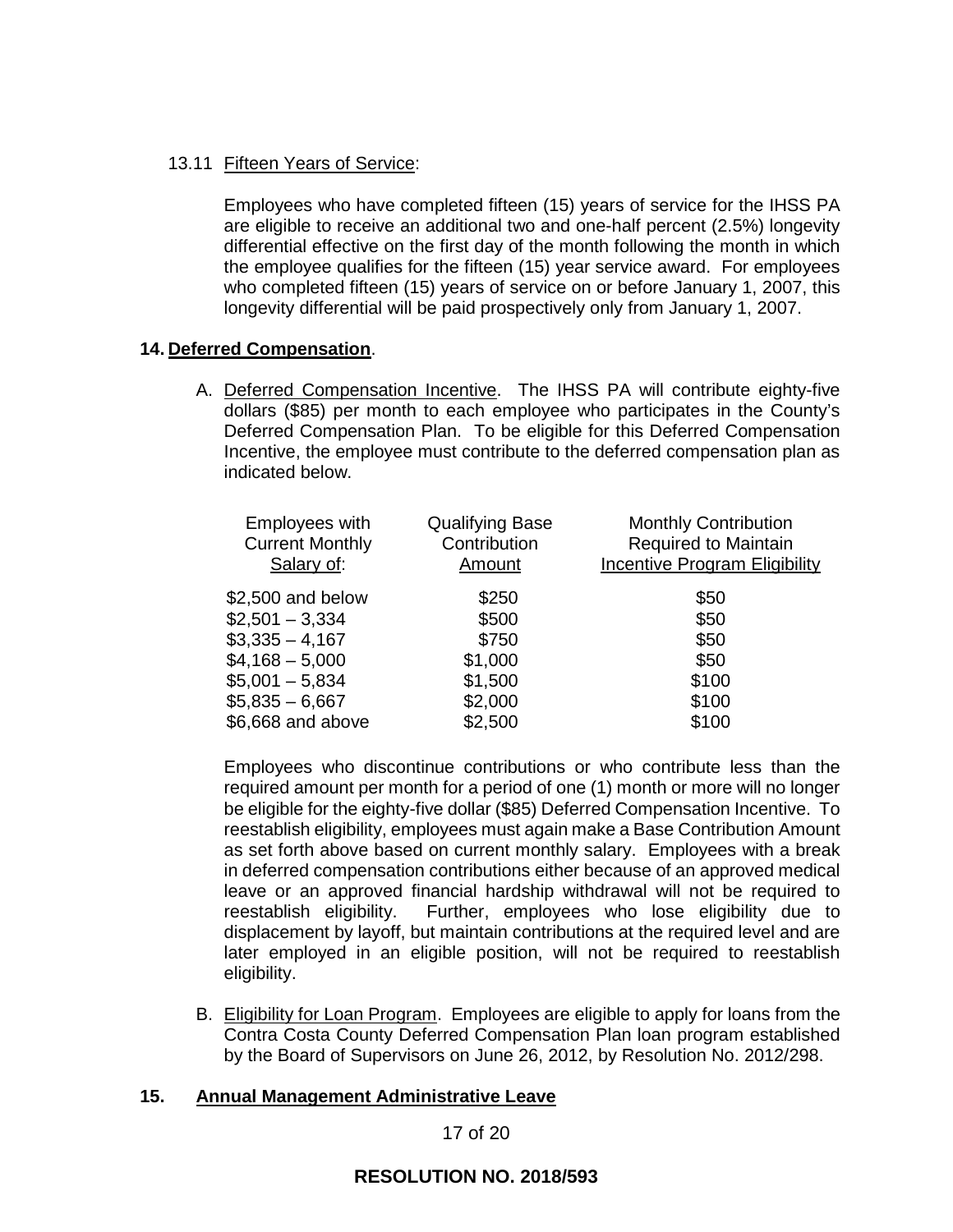- A. On January  $1<sup>st</sup>$  of each year, full-time management and exempt employees in paid status will be credited with ninety four (94) hours of paid Management Administrative Leave. This time is non-accruable and all balances will be zeroed out on December 31 of each year.
- B. Permanent part-time employees are eligible for Management Administrative Leave on a prorated basis, based upon their position hours. Permanentintermittent employees are not eligible for Management Administrative Leave.
- C. Employees appointed (hired or promoted) to management or exempt positions are eligible for Management Administrative Leave on the first day of the month following their appointment date and will receive Management Administrative Leave on a prorated basis for that first year.
- D. Management and exempt employees on the Overtime Exempt Exclusion List are authorized to receive overtime pay; therefore, their Management Administrative Leave will be reduced by 25% each time the employee is on the List. The 25% reduction will be deducted from the employee's current leave balance, but if there is no balance, it will be deducted from future awarded Annual Management Administrative Leave.
- **16. Management Life Insurance** Employees are covered at IHSS PA expense by term life insurance in the amount of fifty seven thousand dollars (\$57,000) in addition to the insurance provided under Section 2.18.
- **17. Professional Development Reimbursement** Management and exempt employees are eligible for reimbursement of up to six hundred twenty-five dollars (\$625) for each two (2) year period beginning on January 1, 1999, for memberships in professional organizations, subscriptions to professional publications, attendance fees at job-related professional development activities and purchase of job-related computer hardware and software (excludes automation connectivity, support, or subscription fees) from a standardized County-approved list or with Executive Director approval, provided each employee complies with the provisions of the Computer Use and Security Policy adopted by the Board of Supervisors and the applicable manuals. In order to receive reimbursement, the employee must have been in an eligible classification when the expense was incurred.

Each professional development reimbursement request must be approved by the Executive Director and submitted through the regular County demand process. Demands must be accompanied by proof of payment (copy of invoice or receipt). Certification regarding compliance with the County's computer use and security policy may be required. Questions regarding the appropriateness of a request will be answered by the Office of the County Administrator.

18 of 20 **18. Sick Leave Incentive Plan** Employees may be eligible for a payoff of a part of unused sick leave accruals at separation. This program is an incentive for employees to safeguard sick leave accruals as protection against wage loss due to time lost for injury or illness. Payoff must be approved by the Director of Human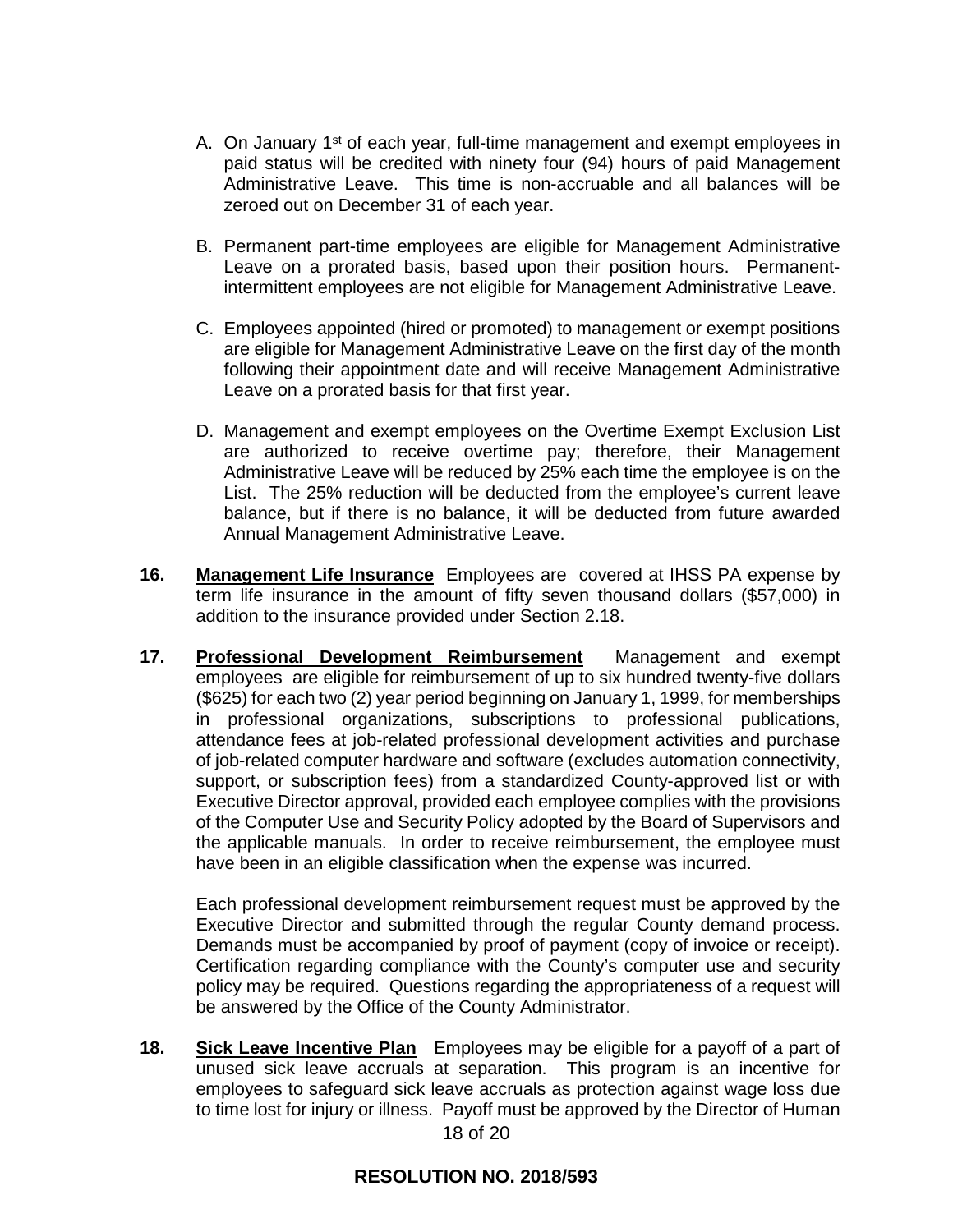Resources, and is subject to the following conditions:

- A. The employee must have resigned in good standing.
- B. Payout is not available if the employee is eligible to retire.
- C. The balance of sick leave at resignation must be at least seventy percent (70%) of accruals earned in the preceding continuous period of employment excluding any sick leave use covered by the Family and Medical Leave Act, the California Family Rights Act, or the California Pregnancy Disability Act.
- D. Payout is by the following schedule:

| <b>Years of Payment</b>   | <b>Payment of Unused</b>  |
|---------------------------|---------------------------|
| <b>Continuous Service</b> | <b>Sick Leave Payable</b> |
| $3 - 5$ years             | 30%                       |
| $5 - 7$ years             | 40%                       |
| 7 plus years              | 50%                       |

- E. No payoff will be made pursuant to this section unless the Contra Costa County Employees' Retirement Association has certified that an employee requesting a sick leave payoff has terminated membership in, and has withdrawn his or her contributions from, the Retirement Association.
- F. It is the intent of the Board of Supervisors that payments made pursuant to this section are in lieu of County retirement benefits resulting from employment by this County, the IHSS PA, or by Districts governed by this Board.
- **19. Long-Term Disability Insurance** The IHSS PA will continue in force the Long-Term Disability Insurance program with a replacement limit of eighty-five (85%) of total monthly base earnings reduced by any deductible benefits.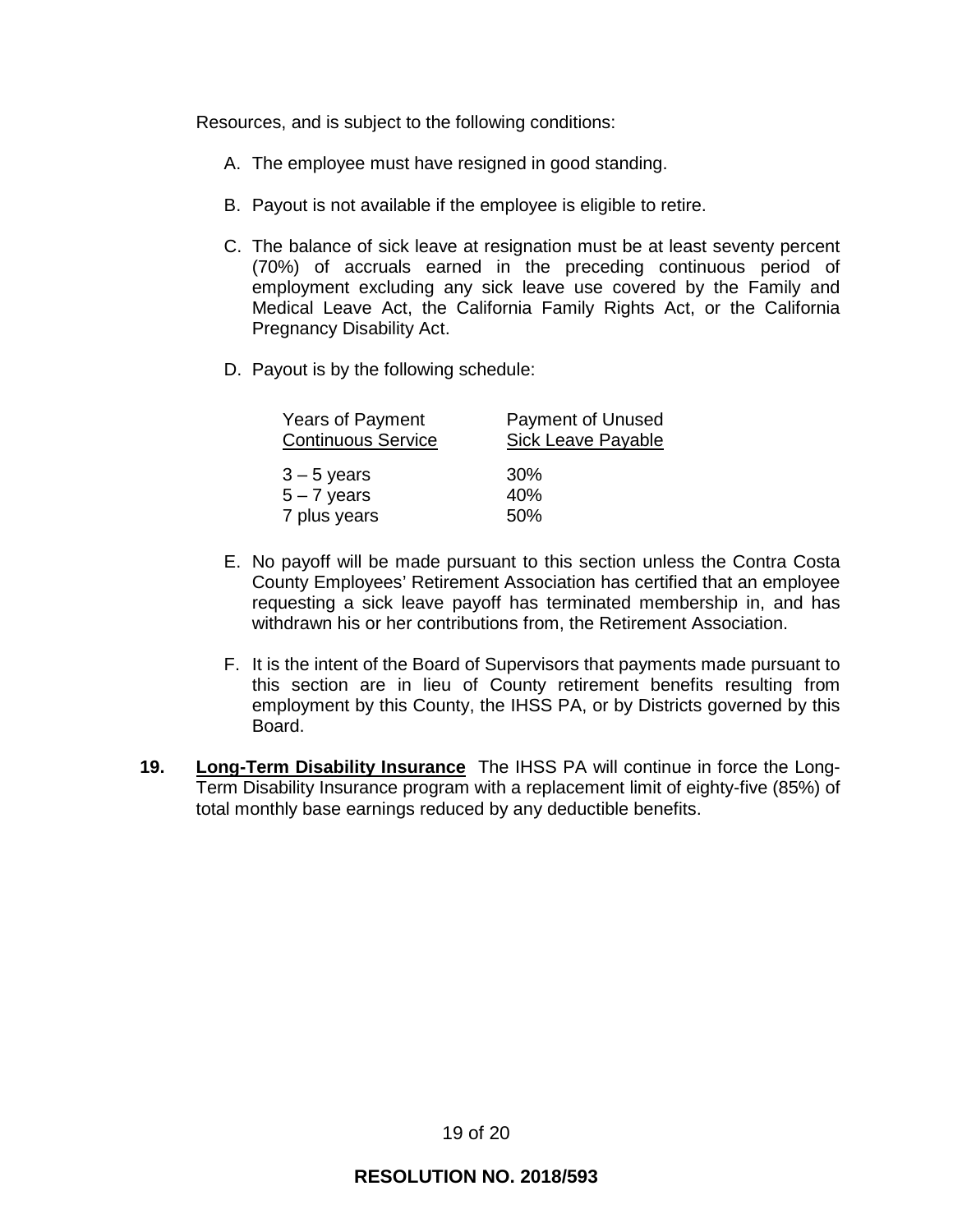## **III. SPECIAL BENEFITS FOR DESIGNATED CLASSIFICATIONS**

### **20. Longevity Pay for Clerical Support Staff**

Effective on July 1, 2008, employees in the classifications listed below, who have completed ten (10) years of service for the IHSS PA, are eligible to receive a two and one-half percent (2.5%) longevity differential, effective on the first day of the month following the month in which the employee qualifies for the ten (10) year service award.

#### Eligible Classifications:

This section only applies to the following classifications:

- 8IH4 Office Manager/Secretary PA
- 8IH6 Public Authority Benefits Clerk
- 8IH7 Public Authority Senior Benefits Clerk
- 8IH8 Public Authority 311 Benefits Clerk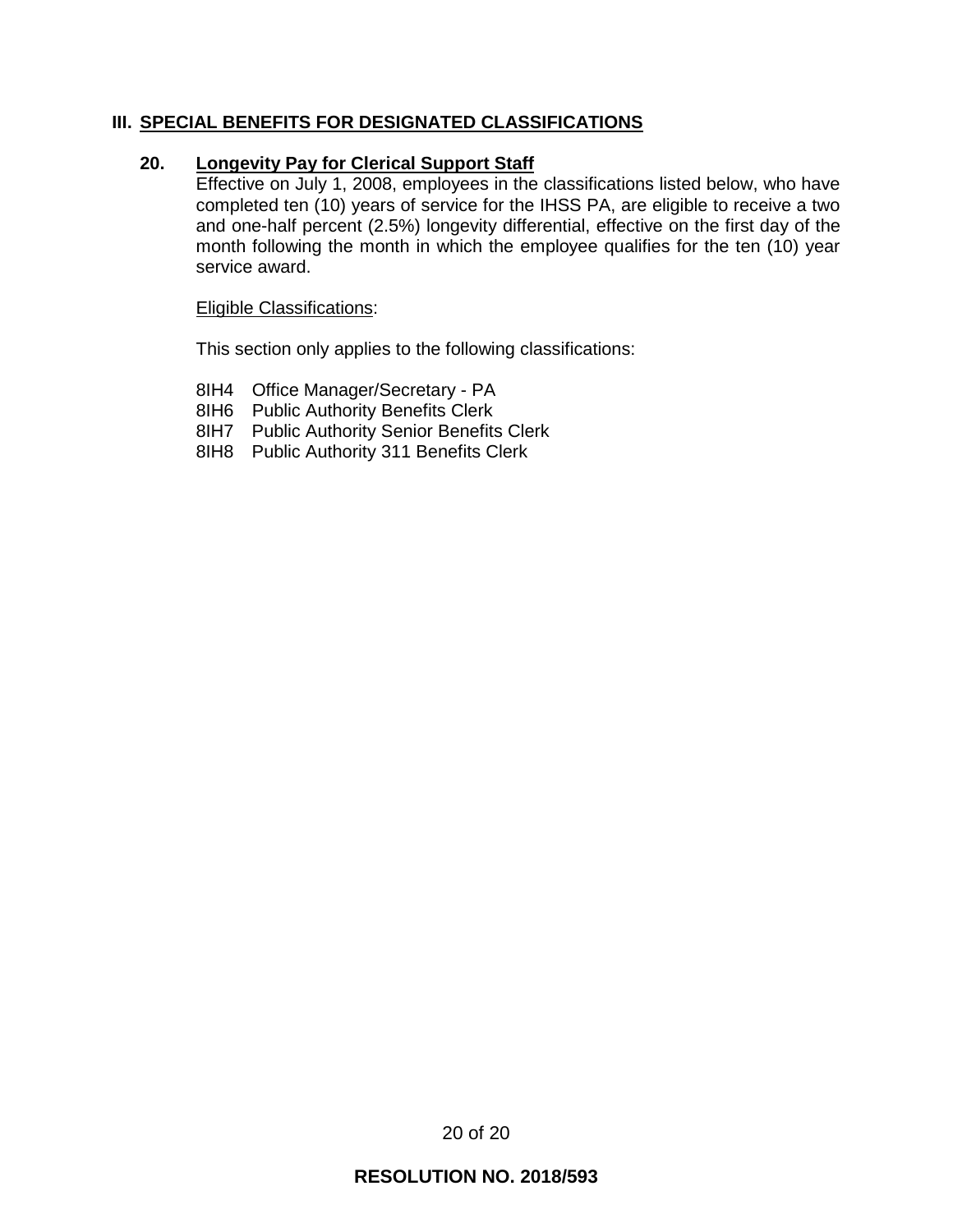#### Exhibit A All Employees

| <b>Job Code</b>  | <b>Job Title</b>                      |
|------------------|---------------------------------------|
| 8IH <sub>9</sub> | Administrative Svcs Asst II-Pa        |
| 8IH4             | Office Manager/Secretary-Pa           |
| 8IH3             | PA Registry/Training Speclst          |
| 8IH <sub>2</sub> | Program Manager-Public Auth           |
| 8IH <sub>0</sub> | Pub Auth Secretary - Advanced         |
| 8IH <sub>8</sub> | Public Auth Ben Clerk Spec            |
| 8IH <sub>6</sub> | <b>Public Auth Benefits Clerk</b>     |
| 8IH <sub>5</sub> | Public Auth Benefits Clerk Sup        |
| 8IH1             | <b>Public Auth Executive Director</b> |
| 8IH7             | Public Auth Sr Benefits Clerk         |